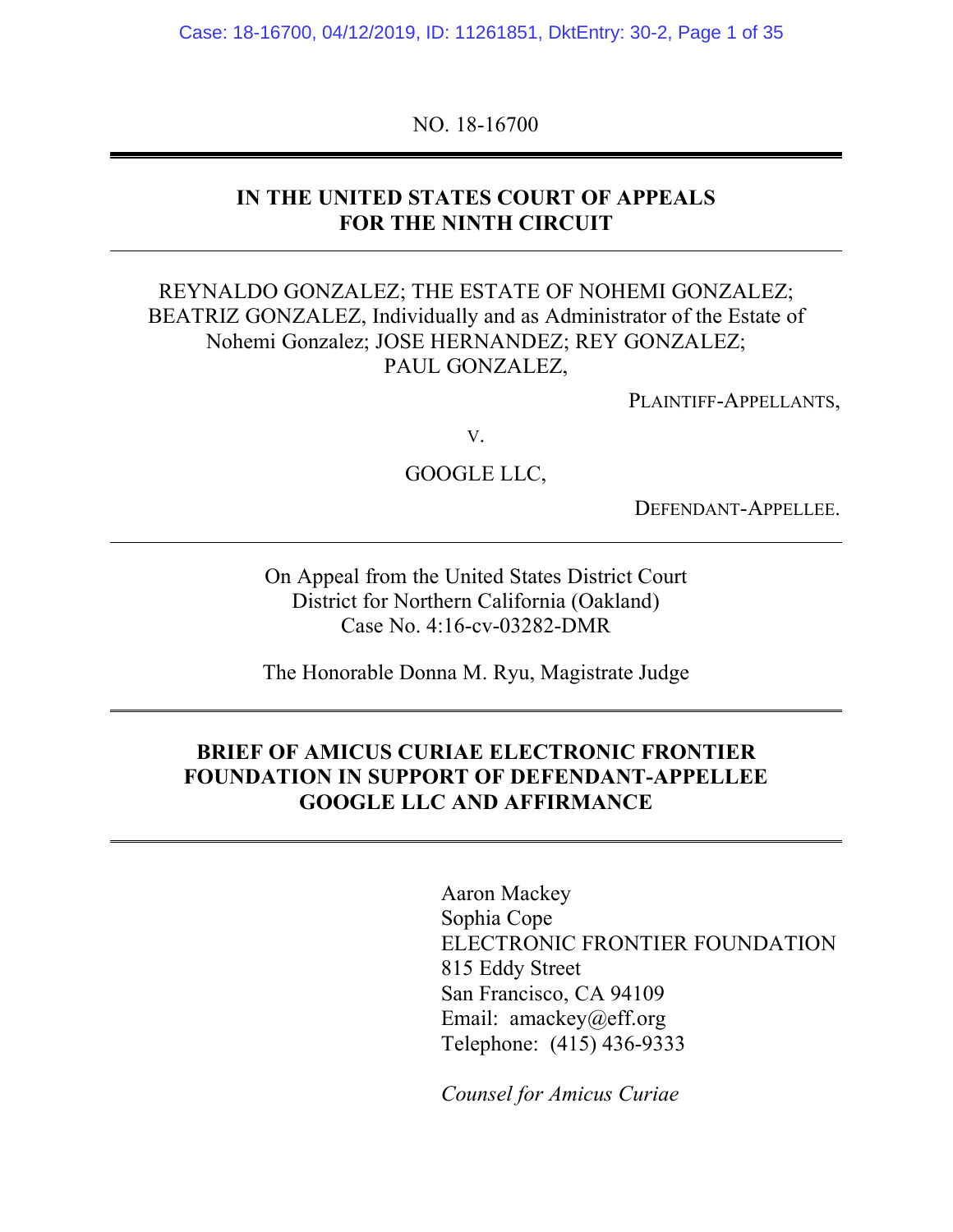# **CORPORATE DISCLOSURE STATEMENT**

Pursuant to Rule 26.1 of the Federal Rules of Appellate Procedure, amicus curiae Electronic Frontier Foundation states that it does not have a parent corporation and that no publicly held corporation owns 10% or more of its stock.

Dated: April 12, 2019 By: /s/ *Aaron Mackey* Aaron Mackey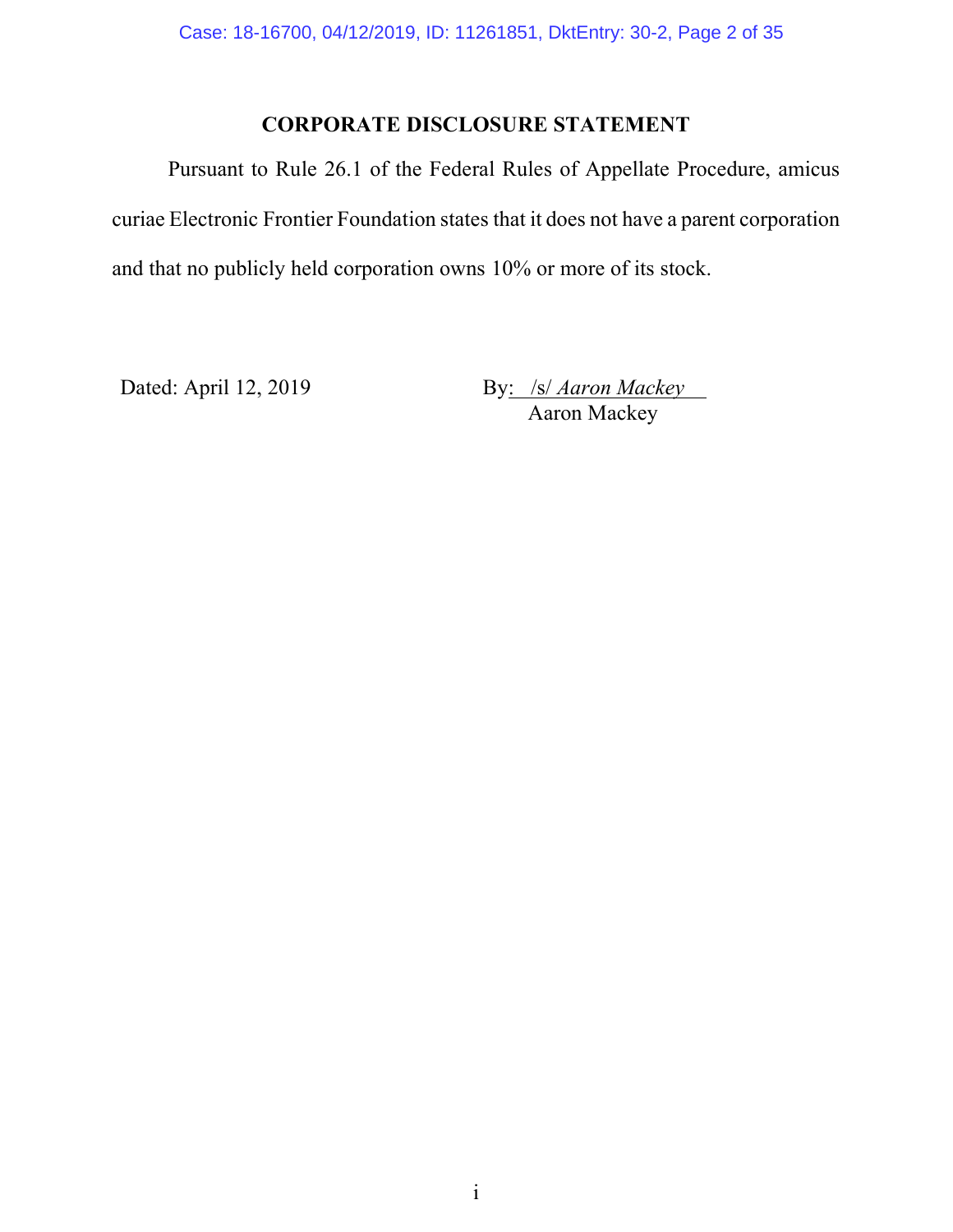# **TABLE OF CONTENTS**

| $\mathbf{I}$ . |                 | THE FIRST AMENDMENT PREVENTS IMPOSING<br>LIABILITY ON YOUTUBE FOR HOSTING CONTENT                                                         |  |
|----------------|-----------------|-------------------------------------------------------------------------------------------------------------------------------------------|--|
|                | A.              | Speech Discussing or Promoting Terrorism Is Not                                                                                           |  |
|                | <b>B</b> .      | YouTube Cannot Be Held Liable for Incitement Based on the<br>Knowing Publication of ISIS Content on Its Platform.  7                      |  |
|                | $\mathcal{C}$ . | YouTube Users Have the Right to Receive Information                                                                                       |  |
| II.            |                 | SECTION 230 IS ESSENTIAL TO INTERNET USERS'                                                                                               |  |
|                | A.              | Congress Passed Section 230 to Encourage the Development<br>of Open Platforms and Enable Robust Online Speech.  13                        |  |
|                | <b>B.</b>       | Section 230 Applies to All Federal Civil Claims, Including<br>Those That Are Attendant to Federal Criminal Statutes.  16                  |  |
| III.           |                 | FAILURE TO APPLY SECTION 230 AND THE FIRST<br>AMENDMENT WOULD HARM INTERNET USERS' FREE<br>SPEECH AND PLATFORMS' WILLINGNESS TO HOST THAT |  |
|                |                 |                                                                                                                                           |  |
|                |                 |                                                                                                                                           |  |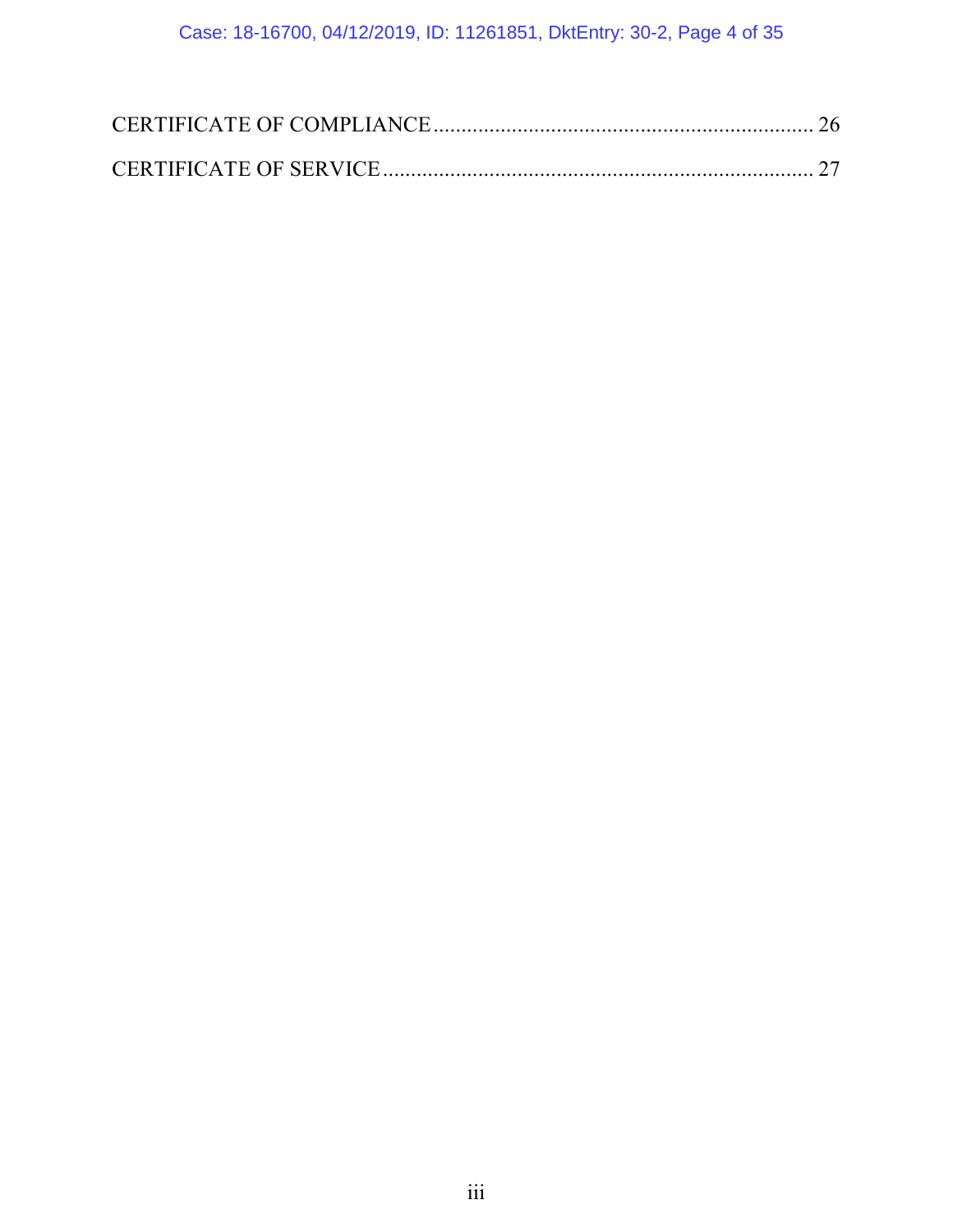# **TABLE OF AUTHORITIES**

# **Cases**

| Batzel v. Smith,                                                                  |  |
|-----------------------------------------------------------------------------------|--|
| Bd. of Educ. v. Pico,                                                             |  |
| Brandenburg v. Ohio,                                                              |  |
| Brown v. Entm't Merchants Ass'n,                                                  |  |
| Clayborn v. Twitter, Inc.,<br>Case Nos. 17-cv-06894, 18-cv-00543, 2018 WL 6839754 |  |
| Cohen v. Facebook, Inc.,                                                          |  |
| Colon v. Twitter, Inc.,                                                           |  |
| Conant v. Walters,                                                                |  |
| Copeland v. Twitter, Inc.,                                                        |  |
| Crosby v. Twitter, Inc.,                                                          |  |
| Fair Housing Counsel of San Fernando Valley v. Roommates.Com, LLC,                |  |
| Fields v. Twitter, Inc.,                                                          |  |
| Fields v. Twitter, Inc.,                                                          |  |
| Gonzalez v. Google, Inc.,                                                         |  |
| Gonzalez v. Google, Inc.,                                                         |  |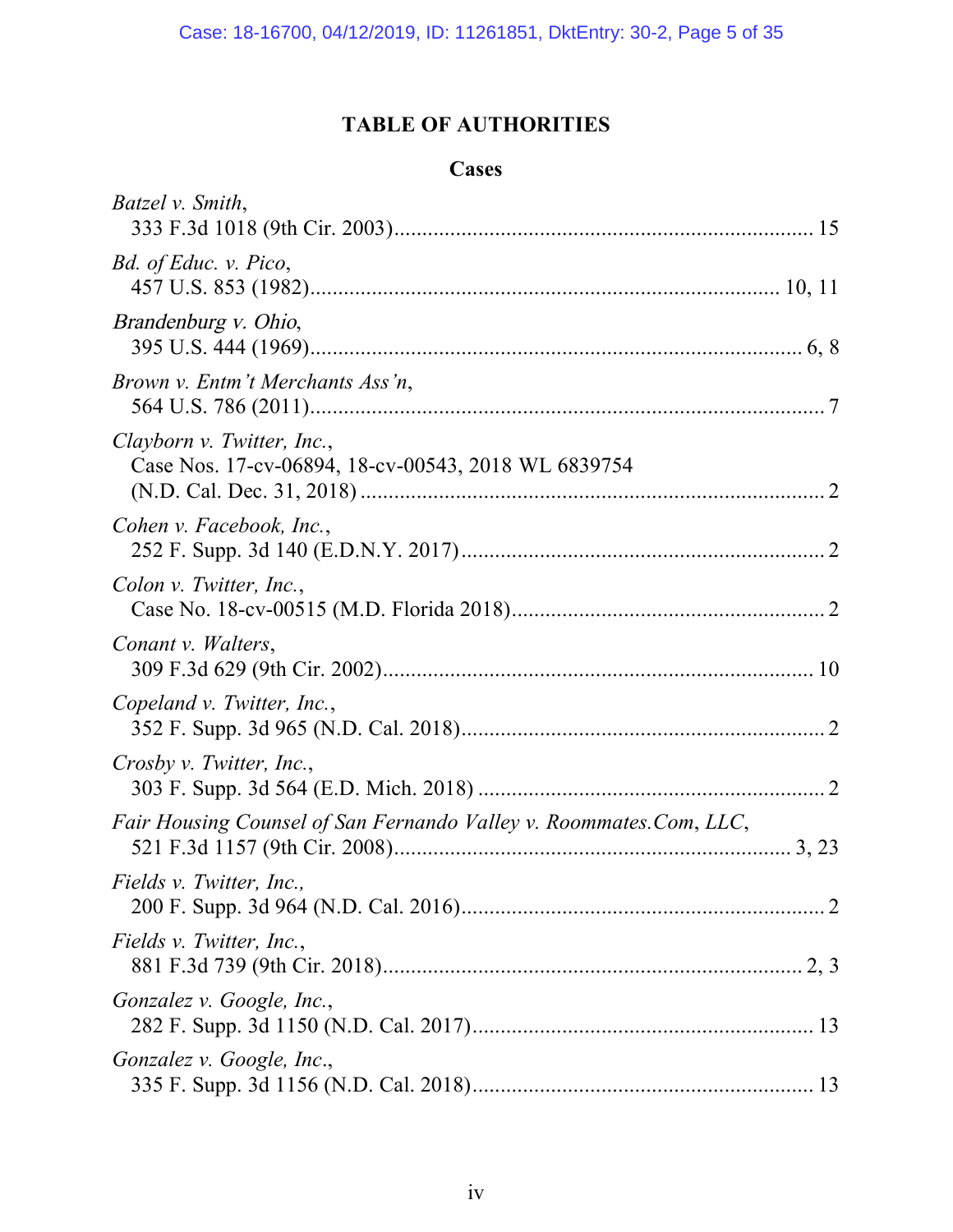| Herceg v. Hustler Magazine, Inc.,    |
|--------------------------------------|
| James v. Meow Media, Inc.,           |
| Jane Doe No. 1 v. Backpage.com, LLC, |
| Lamont v. Postmaster Gen'l,          |
| Packingham v. North Carolina,        |
| Palmucci v. Twitter,                 |
| Pennie v. Twitter, Inc.,             |
| Reno v. ACLU,                        |
| Retana v. Twitter, Inc.,             |
| Rice v. Paladin Enters.,             |
| Richmond Newspapers v. Virginia,     |
| Sinclair v. Twitter, Inc.,           |
| Stanley v. Georgia,                  |
| Taamneh v. Twitter, Inc.,            |
| U.S. v. Stevens,                     |
| Universal Studios, Inc. v. Corley,   |
| <i>Watts v. United States,</i>       |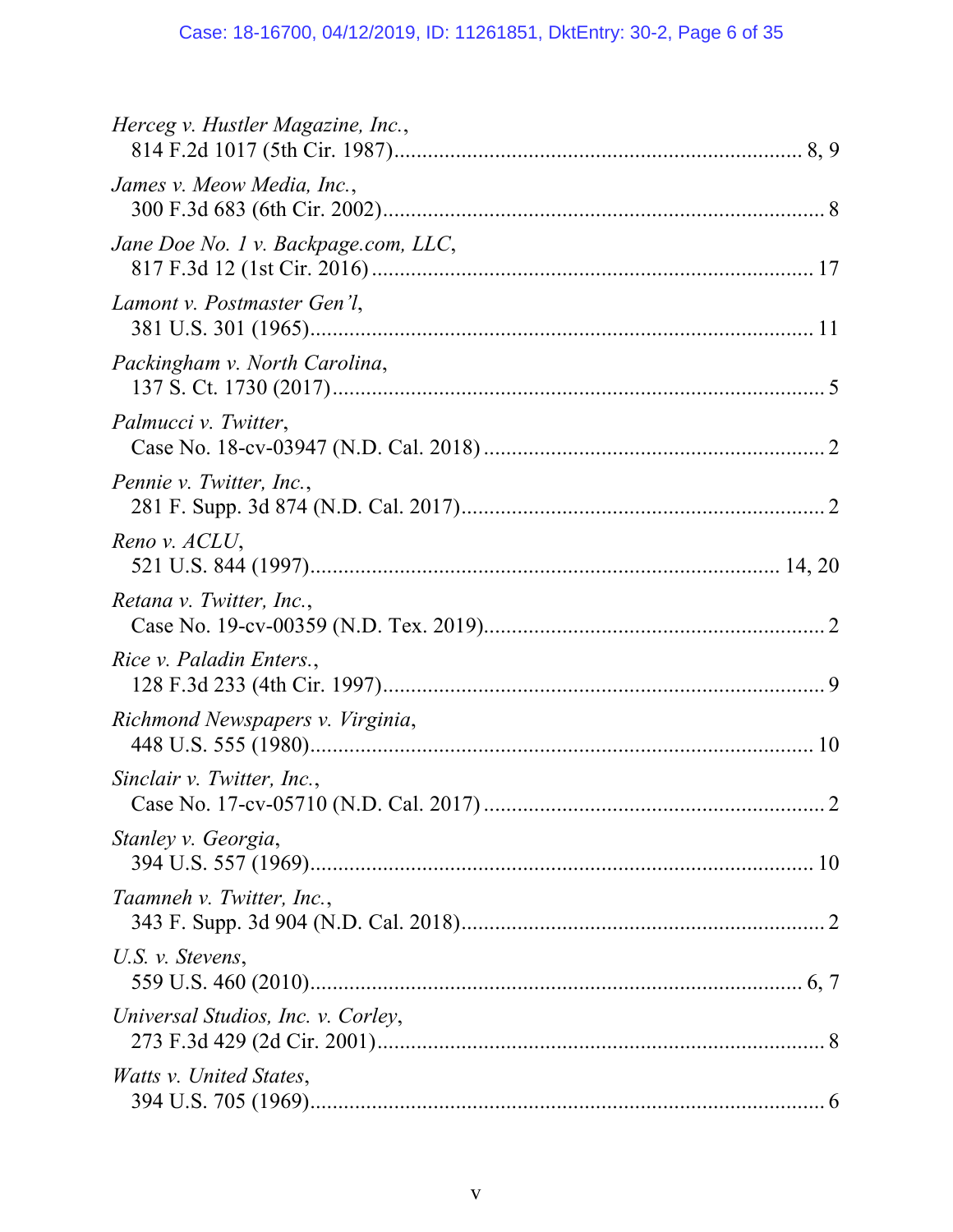| Wicks v. Miss. State Emp't Servs.,                                                                                                                     | 23 |
|--------------------------------------------------------------------------------------------------------------------------------------------------------|----|
| Zeran v. AOL,                                                                                                                                          |    |
| <b>Statutes</b>                                                                                                                                        |    |
|                                                                                                                                                        |    |
|                                                                                                                                                        |    |
| <b>Other Authorities</b>                                                                                                                               |    |
|                                                                                                                                                        |    |
| A Commerce Solution Freelancers and Agencies Love, Shopify Partners 22                                                                                 |    |
|                                                                                                                                                        |    |
| Anupam Chander & Uyên P. Lê, <i>Free Speech</i> , 100 Iowa L. Rev. 501 (2015)  14                                                                      |    |
| Bree Brouwer, YouTube Now Gets Over 400 Hours of Content Uploaded Every                                                                                | 20 |
| Corynne McSherry, Platform Censorship: Lessons from the Copyright Wars,                                                                                |    |
| Daisuke Wakabayashi, YouTube Sets New Policies to Curb Extremist Videos,                                                                               |    |
| Diana Bradley, How the Grindr ecosystem evolved into more for its 4 million                                                                            |    |
| Global Digital Population as of January 2019, Statista: The Statistics Portal  20                                                                      |    |
| Heather J. Williams, Ilana Blum, Defining Second Generation Open Source<br>Intelligence (OSINT) for the Defense Enterprise, RAND Corporation (2018) 12 |    |
| Ken Yeung, Medium grows 140% to 60 million monthly visitors, VentureBeat                                                                               |    |
| Kit Smith, 46 Fascinating and Incredible YouTube Statistics, Brandwatch                                                                                |    |
| Philip N. Howard, et al., Opening Closed Regimes: What Was the Role of Social                                                                          |    |
|                                                                                                                                                        |    |
|                                                                                                                                                        |    |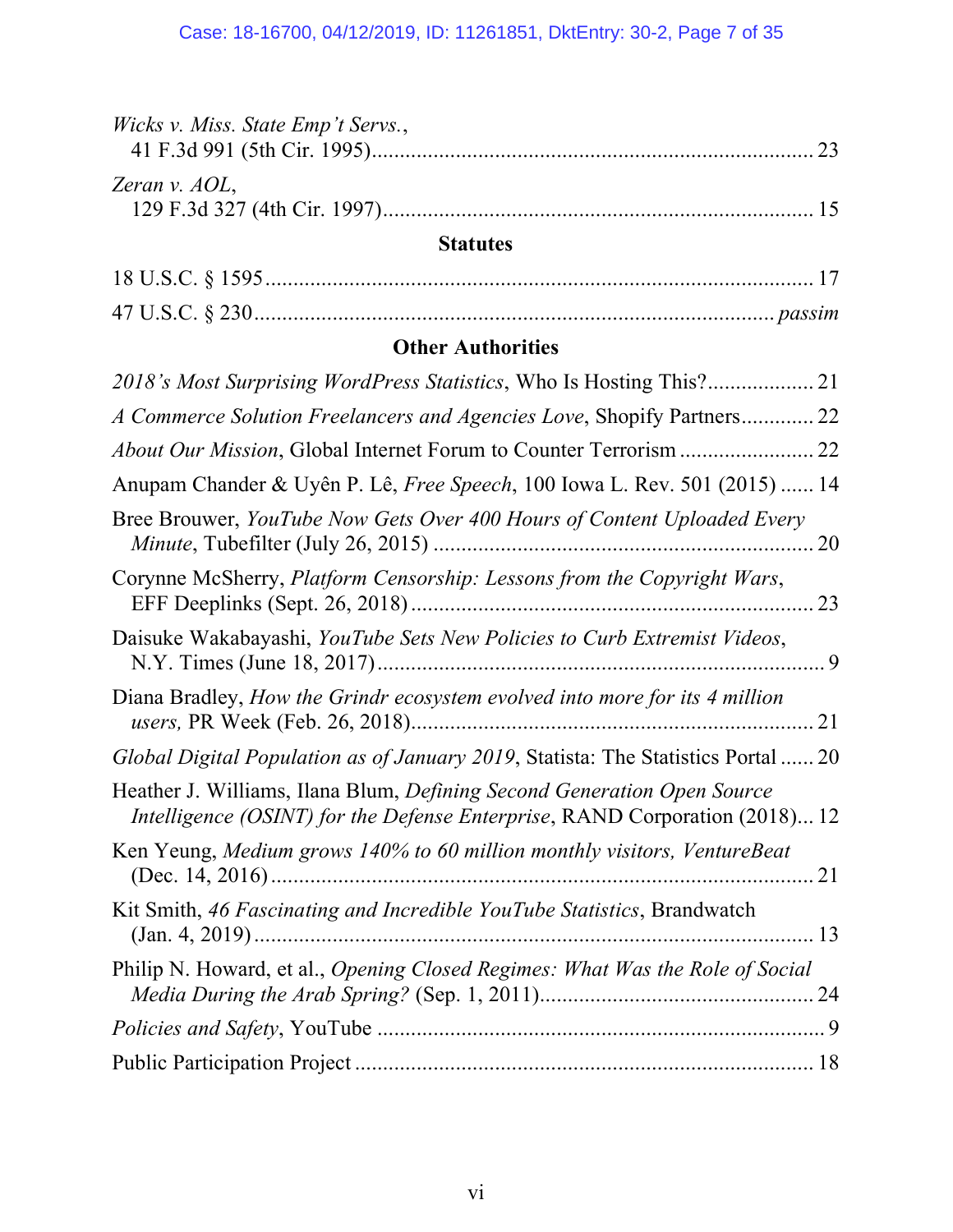| SmallBusiness.com, What Percentage of Small Businesses Have Websites?                                                                         |  |
|-----------------------------------------------------------------------------------------------------------------------------------------------|--|
| Sydney Li and Jamie Williams, Despite What Zuckerberg's Testimony<br>May Imply, AI Cannot Save Us, Electronic Frontier Foundation "Deeplinks" |  |
|                                                                                                                                               |  |
|                                                                                                                                               |  |
|                                                                                                                                               |  |
| <i>YouTube by the Numbers: Stats, Demographics &amp; Fun Facts, Omnicore</i>                                                                  |  |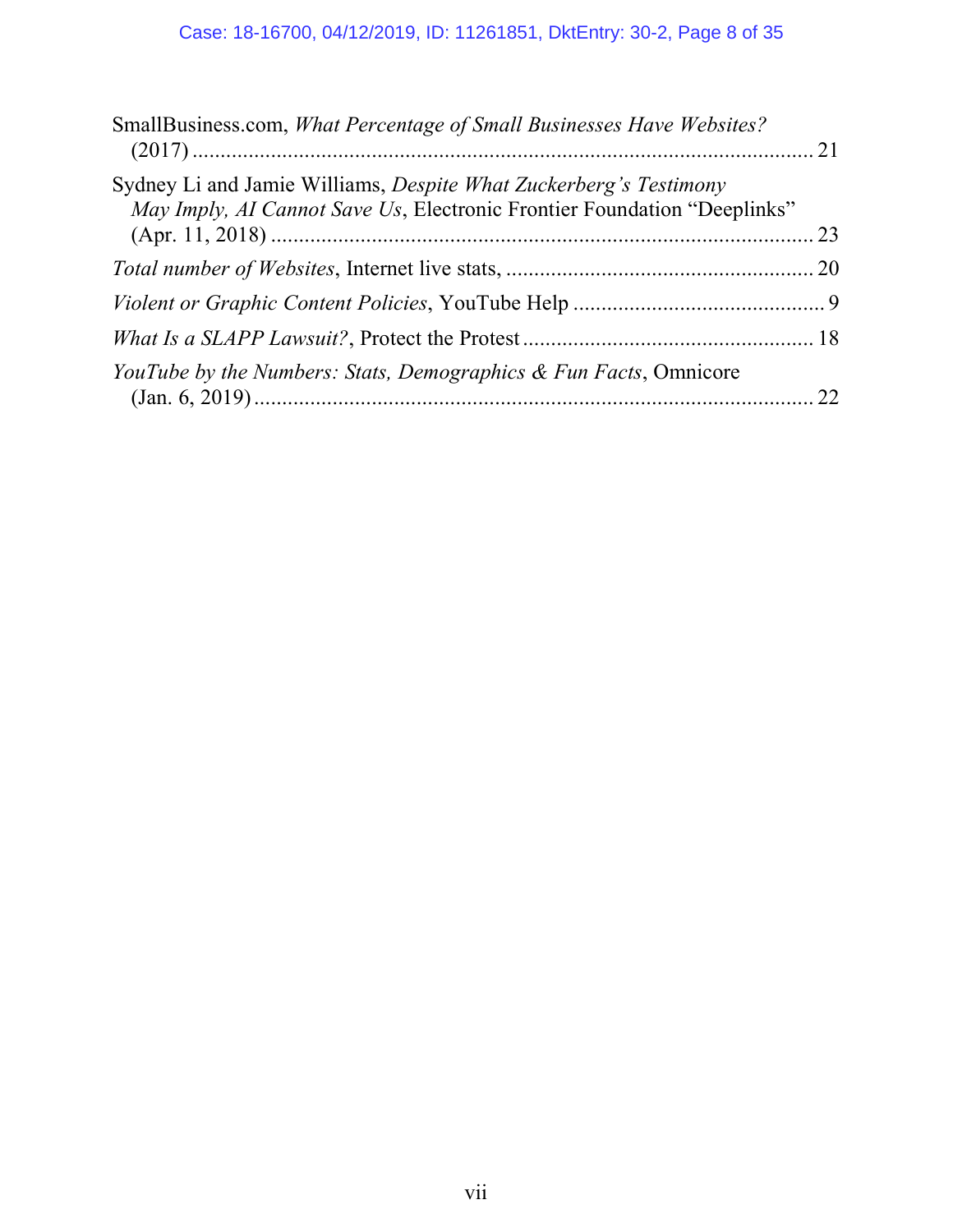#### **STATEMENT OF INTEREST1**

Amicus curiae Electronic Frontier Foundation is a member-supported, nonprofit civil liberties organization that works to protect free speech and privacy in the digital world. Founded in 1990, EFF has more than 31,000 members. EFF represents the interests of technology users in both court cases and broader policy debates surrounding the application of law to technology.

As explained in its motion for leave to file this brief, EFF has litigated or otherwise participated in a broad range of Internet free expression and intermediary liability cases because they often raise novel issues surrounding free expression and the rights of Internet users.

#### **INTRODUCTION**

Plaintiffs-Appellants' attempt to hold Google, as the owner of YouTube,<sup>2</sup> liable for third-party speech jeopardizes online platforms' ability to offer Internet users robust and open forums for speech. Holding online platforms liable for what

<sup>&</sup>lt;sup>1</sup> Pursuant to Federal Rule of Appellate Procedure Rule  $29(c)$ , EFF certifies that no person or entity, other than Amicus curiae, its members, or its counsel, made a monetary contribution to the preparation or submission of this brief or authored this brief in whole or in part. Pursuant to Federal Rule of Appellate Procedure Rule 29(a)(2), amicus curiae has filed a motion for leave to file this brief.

<sup>&</sup>lt;sup>2</sup> While Google is the official Defendant-Appellee, this brief will hereinafter refer to YouTube as the operative party since that is the platform at issue.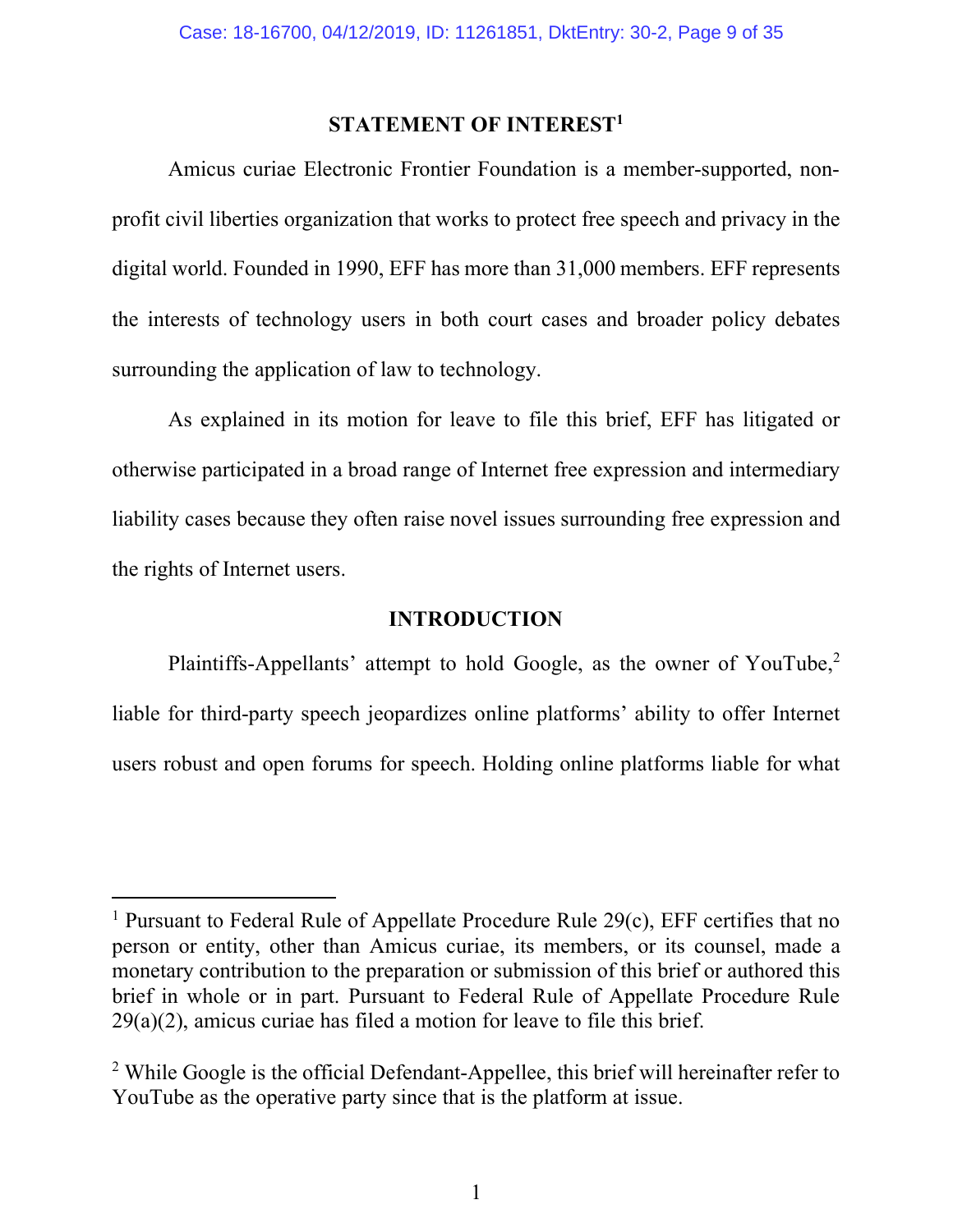#### Case: 18-16700, 04/12/2019, ID: 11261851, DktEntry: 30-2, Page 10 of 35

their users post also is contrary to both Section 230  $(47 \text{ U.S.C.} \text{ § } 230)^3$  and the First Amendment. The district court twice correctly dismissed Plaintiffs-Appellants' amended complaints under Section 230. *Gonzalez v. Google, Inc.*, 282 F. Supp. 3d 1150, 1163–71 (N.D. Cal. 2017) ("*Gonzalez I*"); *Gonzalez v. Google, Inc.*, 335 F. Supp. 3d 1156, 1169–75 (N.D. Cal. 2018) (*"Gonzalez II*").

Section 230 plainly bars Plaintiffs-Appellants' claims and this Court should affirm on that basis. Parties have filed more than ten lawsuits in federal courts that seek to impose liability on online platforms under the Anti-Terrorism Act ("ATA") for hosting user-generated content.4 The violent acts giving rise to the lawsuits are

<sup>&</sup>lt;sup>3</sup> The statute was passed as Section 509 of the Communications Decency Act, part of the Telecommunications Act of 1996, Pub. L. 104-104, 110 Stat. 56 (1996). It is sometimes colloquially referred to as "CDA 230" or "Section 230 of the Communications Decency Act." Amicus refers to it as "Section 230."

<sup>4</sup> *Fields v. Twitter, Inc.*, 200 F. Supp. 3d 964, 972 (N.D. Cal. 2016), *aff'd on other grounds*, *Fields v. Twitter, Inc.*, 881 F.3d 739 (9th Cir. 2018); *Crosby v. Twitter, Inc.*, 303 F. Supp. 3d 564 (E.D. Mich. 2018), *on appeal*, Case No. 18-1426 (6th Cir. 2018); *Pennie v. Twitter, Inc.*, 281 F. Supp. 3d 874 (N.D. Cal. 2017), *voluntarily dismissed on appeal*, Case No. 17-17536 (9th Cir. 2017); *Cohen v. Facebook, Inc.*, 252 F. Supp. 3d 140, 155–61 (E.D.N.Y. 2017), *on appeal*, *Force v. Facebook, Inc.*, Case No. 18-00397 (2d Cir. 2018); *Clayborn v. Twitter, Inc.*, Case Nos. 17-cv-06894, 18-cv-00543, 2018 WL 6839754 (N.D. Cal. Dec. 31, 2018), *on appeal*, Case No. 19-15043 (9th Cir. 2019); *Taamneh v. Twitter, Inc.*, 343 F. Supp. 3d 904 (N.D. Cal. 2018), *on appeal*, Case No. 18-17192 (9th Cir. 2018); *Copeland v. Twitter, Inc.*, 352 F. Supp. 3d 965 (N.D. Cal. 2018), *on appeal*, Case No. 18-17327; *Palmucci v. Twitter*, Case No. 18-cv-03947 (N.D. Cal. 2018); *Sinclair v. Twitter, Inc.*, Case No. 17-cv-05710 (N.D. Cal. 2017); *Colon v. Twitter, Inc.*, Case No. 18-cv-00515 (M.D. Florida 2018); *Retana v. Twitter, Inc.*, Case No. 19-cv-00359 (N.D. Tex. 2019).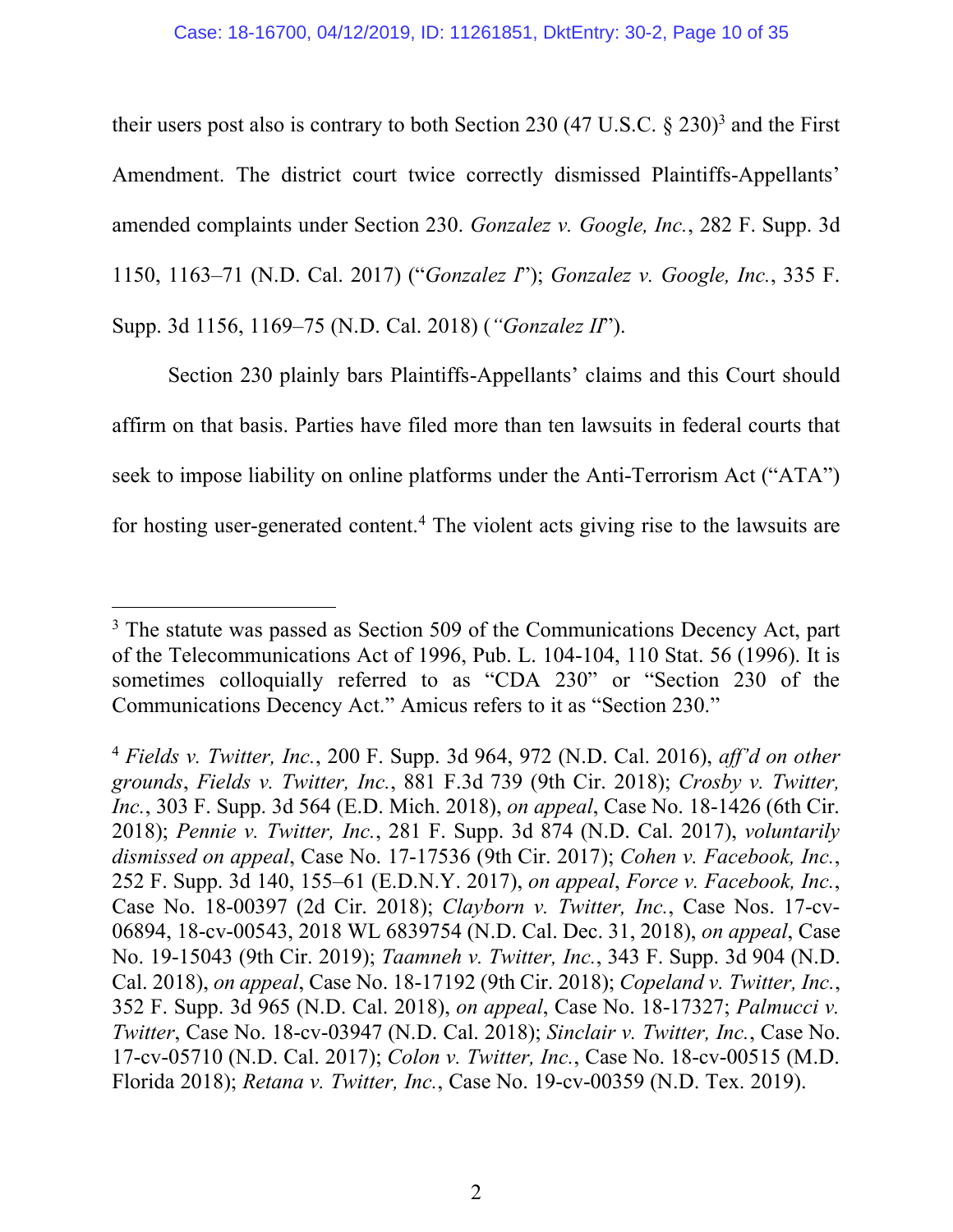#### Case: 18-16700, 04/12/2019, ID: 11261851, DktEntry: 30-2, Page 11 of 35

abhorrent. Yet the online platforms the parties seek to hold liable played no direct role in any of the terrorist attacks at issue in these cases. Given the proliferation of these lawsuits, this Court should take the opportunity to definitively hold that Section 230 bars these claims, rather than leaving the question open as it did in an earlier case. *See Fields v. Twitter, Inc.*, 881 F.3d 739, 750 (9th Cir. 2018).

This case and the others seeking to hold platforms liable for user-generated content raise the precise concerns this Court identified in *Fair Housing Counsel of San Fernando Valley v. Roommates.Com, LLC*, when it held that these cases "must be resolved in favor of immunity, lest we cut the heart out of section 230 by forcing websites to face death by ten thousand duck-bites, fighting off claims that that they promoted or encouraged—or at least tacitly assented to—the illegality of third parties." 521 F.3d 1157, 1174 (9th Cir. 2008) (en banc). Appellee-Defendant Google LLC aptly demonstrates why this conclusion is supported by well-settled law. Brief for Defendant-Appellee Google LLC at 13–40.

Amicus curiae EFF writes separately to emphasize the important policy goals underlying Section 230 and why it is vitally important that Section 230 continue to apply to those civil claims that are attendant to federal criminal statutes.

Additionally, even if Section 230 did not bar Plaintiffs-Appellants' claims, the First Amendment would.

3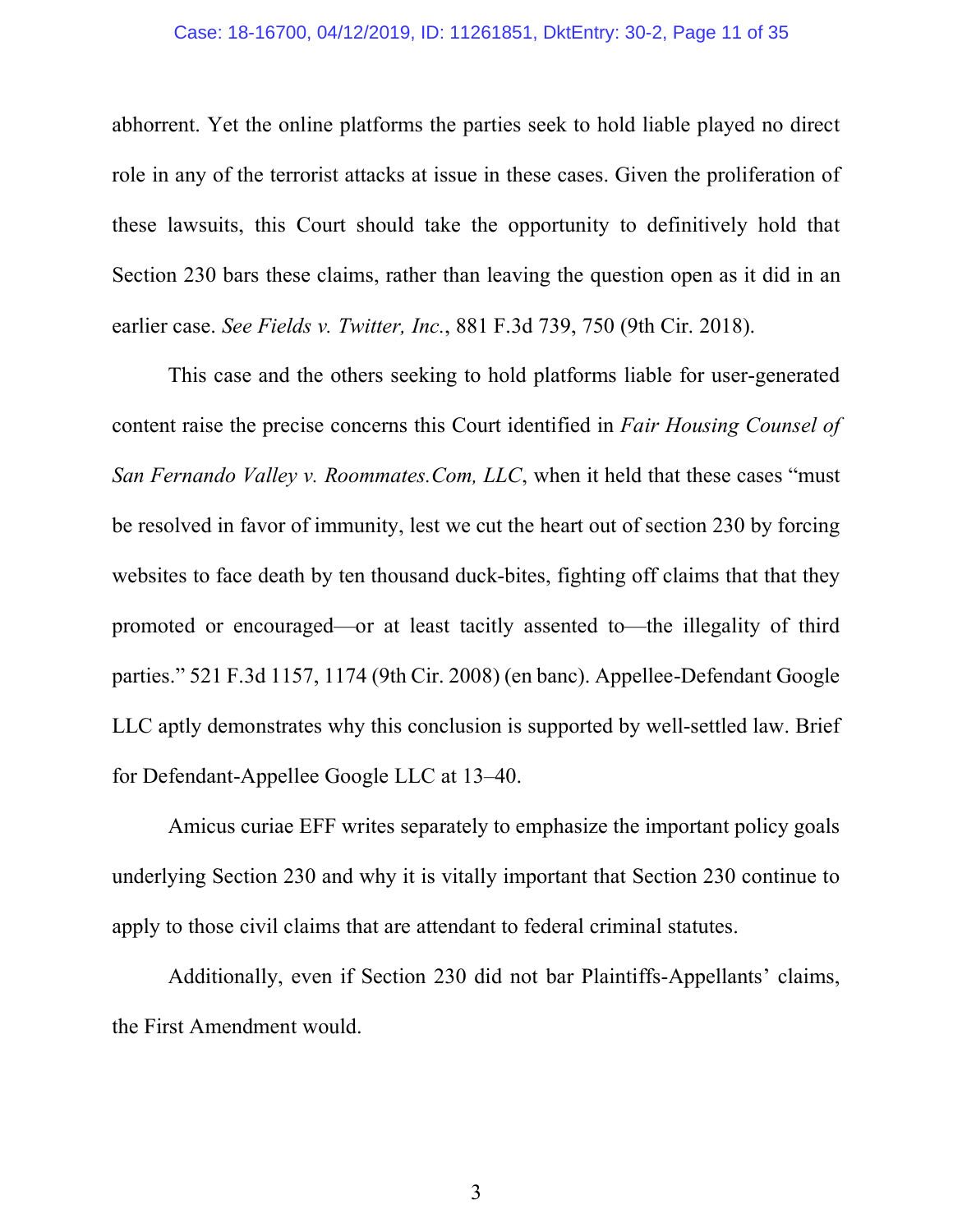First, online platforms have a First Amendment right to publish speech discussing or promoting terrorism. Such content does not automatically fall outside the First Amendment's protection unless it fits within narrow categories of unprotected speech, such as true threats or direct incitement to violence. Imposing civil liability on YouTube for the publication of user-generated content about terrorism would sweep up large swaths of protected speech—or this Court would be required to fashion an entirely new categorical First Amendment exception. This proposition is ill-advised and contrary to well-settled law.

Second, imposing liability on online platforms for the publication of content concerning terrorism would violate the First Amendment rights of Internet users. Internet users have a right to receive and gather information on a variety of topics, including speech about terrorism. By imposing liability on YouTube for hosting such speech, Plaintiffs-Appellants would force online platforms to restrict access to terrorist content or to remove it entirely, limiting the range of content and viewpoints available to Internet users.

Finally, allowing Plaintiffs-Appellants to undermine Section 230 and the First Amendment's protections for online platforms would mean undermining the free and open Internet. Internet intermediaries are an essential element of the modern Internet. They provide the very "vast democratic forums of the Internet" that, in the words of the Supreme Court, make the Internet one of the "most important places . .

4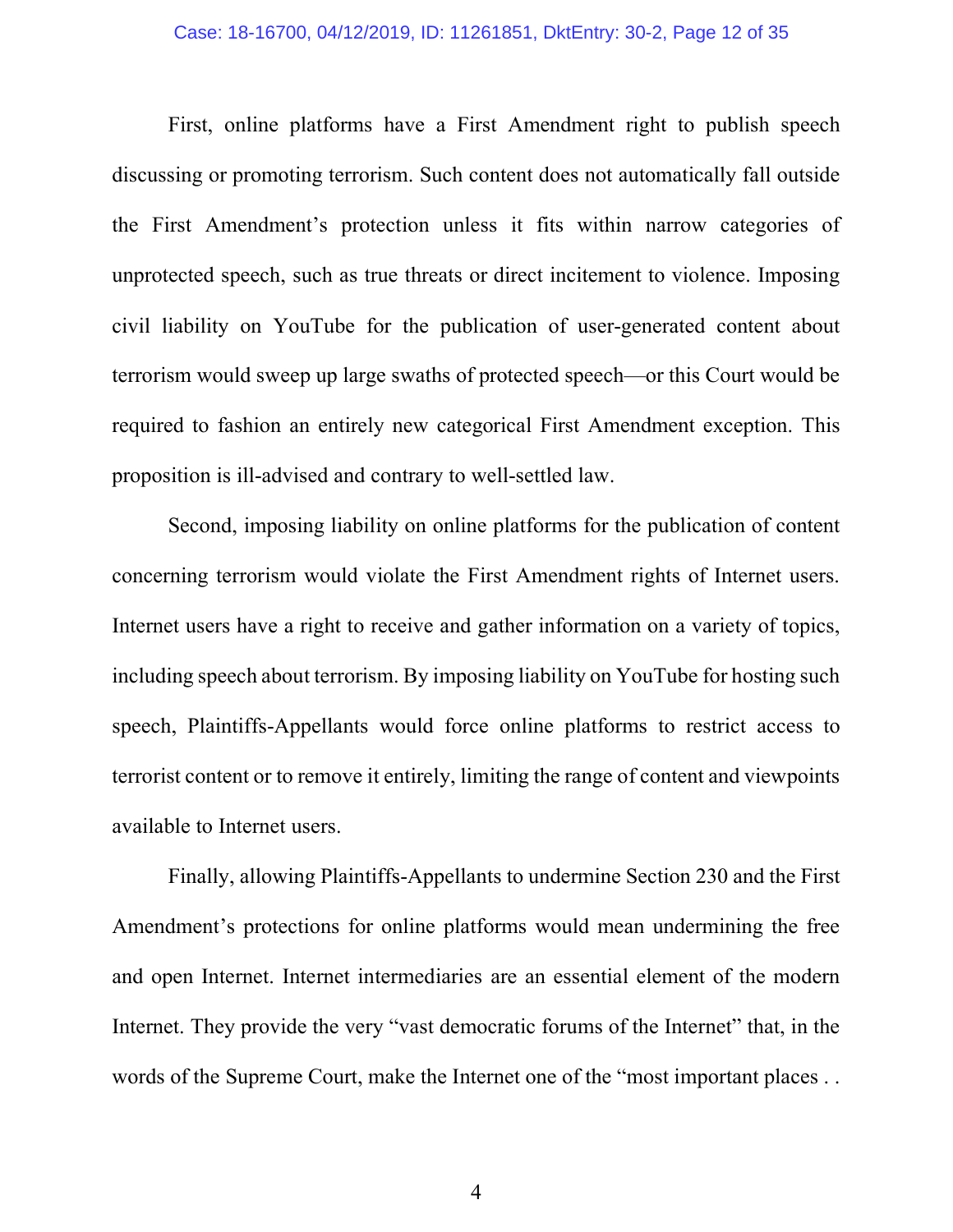. for the exchange of views." *Packingham v. North Carolina*, 137 S. Ct. 1730, 1735 (2017). Users rely on intermediaries to express themselves and to communicate with others online. Online platforms like YouTube give everyone and anyone the ability to reach an audience or engage with others, without having to learn how to code or expend significant financial resources, on all manner of topics, for all manner of reasons. If Plaintiffs-Appellants are successful in their efforts to impose liability on YouTube, Internet intermediaries would likely take steps to restrict the openness of their platforms, such as limiting who can use their service, screening content before it is even posted by those users, and removing even more speech than they already do. And those platforms that cannot afford to take these steps to avoid liability would simply cease to exist. This outcome would blunt the Internet's ability to be a powerful, diverse forum for political and social discourse—including about controversial topics such as terrorism.

#### **ARGUMENT**

### **I. THE FIRST AMENDMENT PREVENTS IMPOSING LIABILITY ON YOUTUBE FOR HOSTING CONTENT ABOUT TERRORISM.**

### **A. Speech Discussing or Promoting Terrorism Is Not Categorically Excluded from the First Amendment.**

Imposing liability on YouTube for hosting content discussing or promoting terrorism would violate its First Amendment rights by punishing the dissemination of speech that is fully protected by the First Amendment.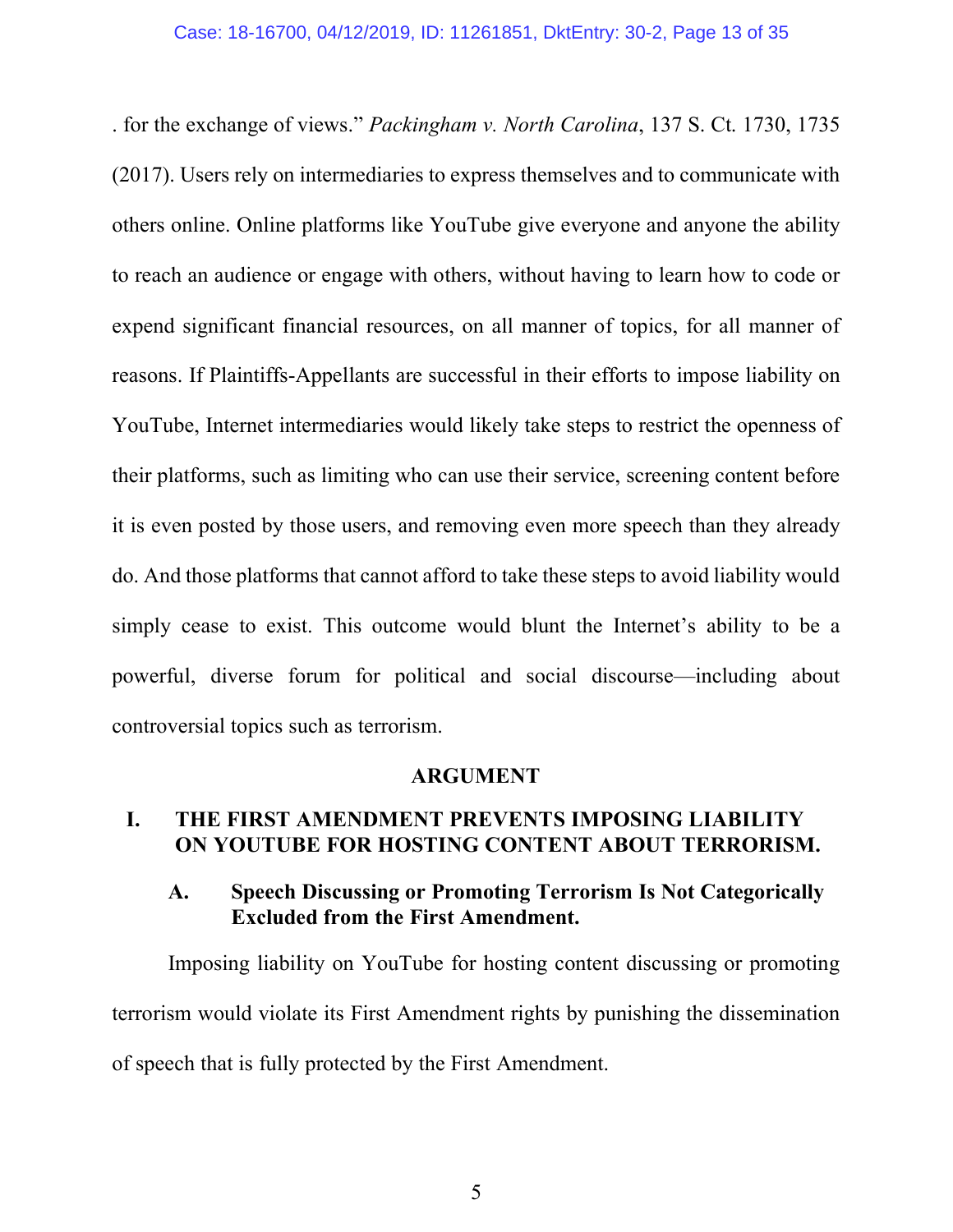An unstated premise in Plaintiffs-Appellants' attempts to hold YouTube liable for hosting user-generated content discussing or promoting for terrorism is that the speech itself is unlawful, that it enjoys no First Amendment protection, and that YouTube can be held liable for publishing it. *See* AOB at 60 (describing ISIS' use of YouTube as "not merely bad; it is criminal").

But there are only a handful of historically unprotected categories of speech, and terrorist speech is not one of them. Although certain types of terrorist speech may be unprotected, such as true threats, *see Watts v. United States*, 394 U.S. 705, 708 (1969), and speech directly inciting imminent lawless acts, *see Brandenburg v. Ohio*, 395 U.S. 444, 447–48 (1969), the vast majority of speech about terrorism is fully protected by the First Amendment.

Further, the Supreme Court has been loath to expand the list of unprotected categories of speech, even in cases involving extremely offensive speech. In *U.S. v. Stevens*, for example, the government sought to create a new category of unprotected speech that it could punish: graphic and disturbing depictions of animal cruelty. 559 U.S. 460, 469 (2010). The government proposed a balancing test to determine whether certain categories of speech fall outside the First Amendment: "the value of the speech against its societal costs." *Id*. at 470. The Supreme Court rejected the government's proposal as both "startling and dangerous." *Id*. The First Amendment does not permit the creation of new categories of unprotected speech, the Court held,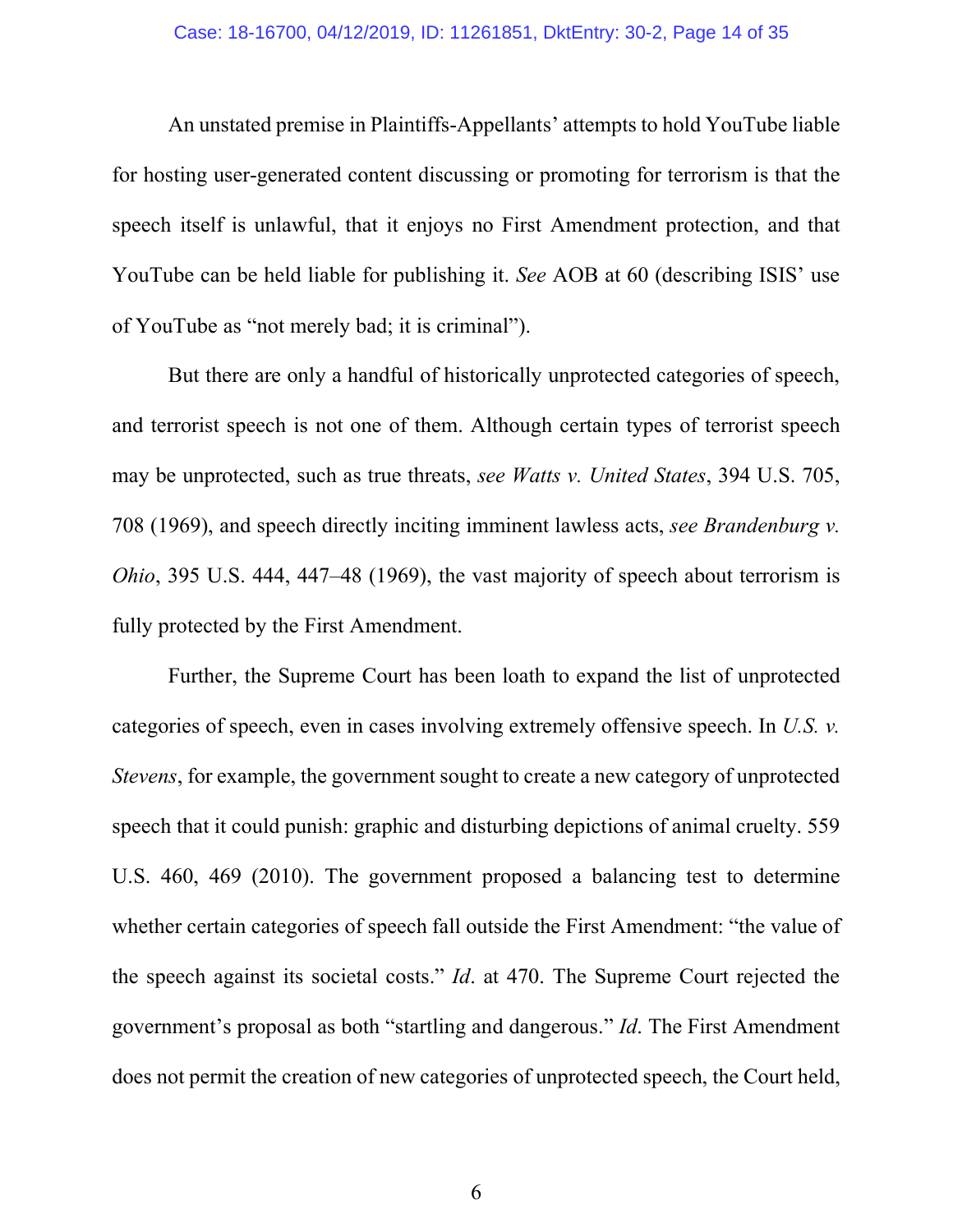because the "guarantee of free speech does not extend only to categories of speech that survive an ad hoc balancing of relative social costs and benefits." *Id*.

The Court reaffirmed this principle a year later in striking down a California law that banned the sale of violent video games to minors and would have created a *de facto* new category of unprotected speech by grafting portions of the definition of obscenity onto depictions of extremely violent video game content. *Brown v. Entm't Merchants Ass'n*, 564 U.S. 786, 792–93 (2011).

There is no historical basis for expanding the list of speech unprotected by the First Amendment to include speech discussing or promoting terrorism. Further, the First Amendment does not permit *ad hoc* judgments regarding the social value of speech to determine whether that speech is protected. Plaintiffs-Appellants cannot impose categorical liability on YouTube for publishing terrorist content without punishing platforms for disseminating speech fully protected by the First Amendment. And the creation of a new category of unprotected speech is unwarranted.

### **B. YouTube Cannot Be Held Liable for Incitement Based on the Knowing Publication of ISIS Content on Its Platform.**

Some online speech promoting terrorism may constitute speech directly inciting violence and thus fall outside the First Amendment; but even then, YouTube could not be held liable for merely publishing such speech.

7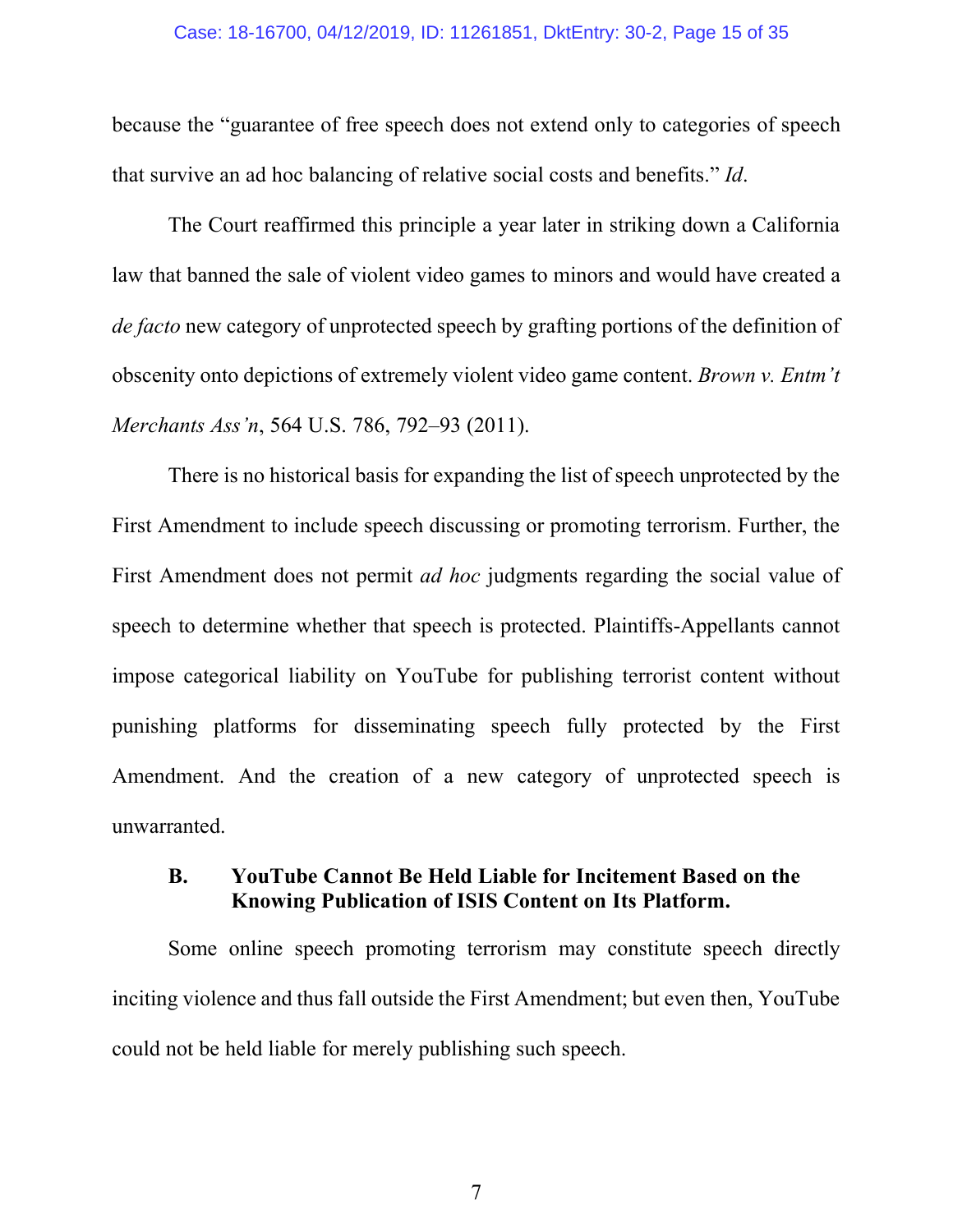The First Amendment generally bars claims against publishers for inciting harmful conduct via the knowing publication of motivational or instructional speech. In *Herceg v. Hustler Magazine, Inc.*, for example, the Fifth Circuit overturned a jury verdict finding Hustler liable for a teen's death as a result of its publication of an article about autoerotic asphyxiation. 814 F.2d 1017, 1021–23 (5th Cir. 1987). The court held that liability could not be imposed on Hustler "without impermissibly infringing upon freedom of speech" because there was no evidence that the publisher intended, advocated for, or directly incited the teen to attempt the act. *Id*. at 1021– 22 (citing *Brandenburg*, 395 U.S. 444); *see also Universal Studios, Inc. v. Corley*, 273 F.3d 429, 447 n.18 (2d Cir. 2001) (noting that even publication of instructions on how to commit illegal acts are subject to First Amendment scrutiny); *James v. Meow Media, Inc.*, 300 F.3d 683, 695, 699 (6th Cir. 2002) (refusing to hold video game, movie, and Internet companies liable for murder of students by fellow classmate, stating "attaching tort liability to the effect that such ideas have on a criminal actor would raise significant constitutional problems under the First Amendment").

Courts have held that publishers can only be held liable for content that results in death or bodily injury in cases where (i) the publisher has the specific intent to encourage the commission of violent acts, and (ii) the publisher provides specific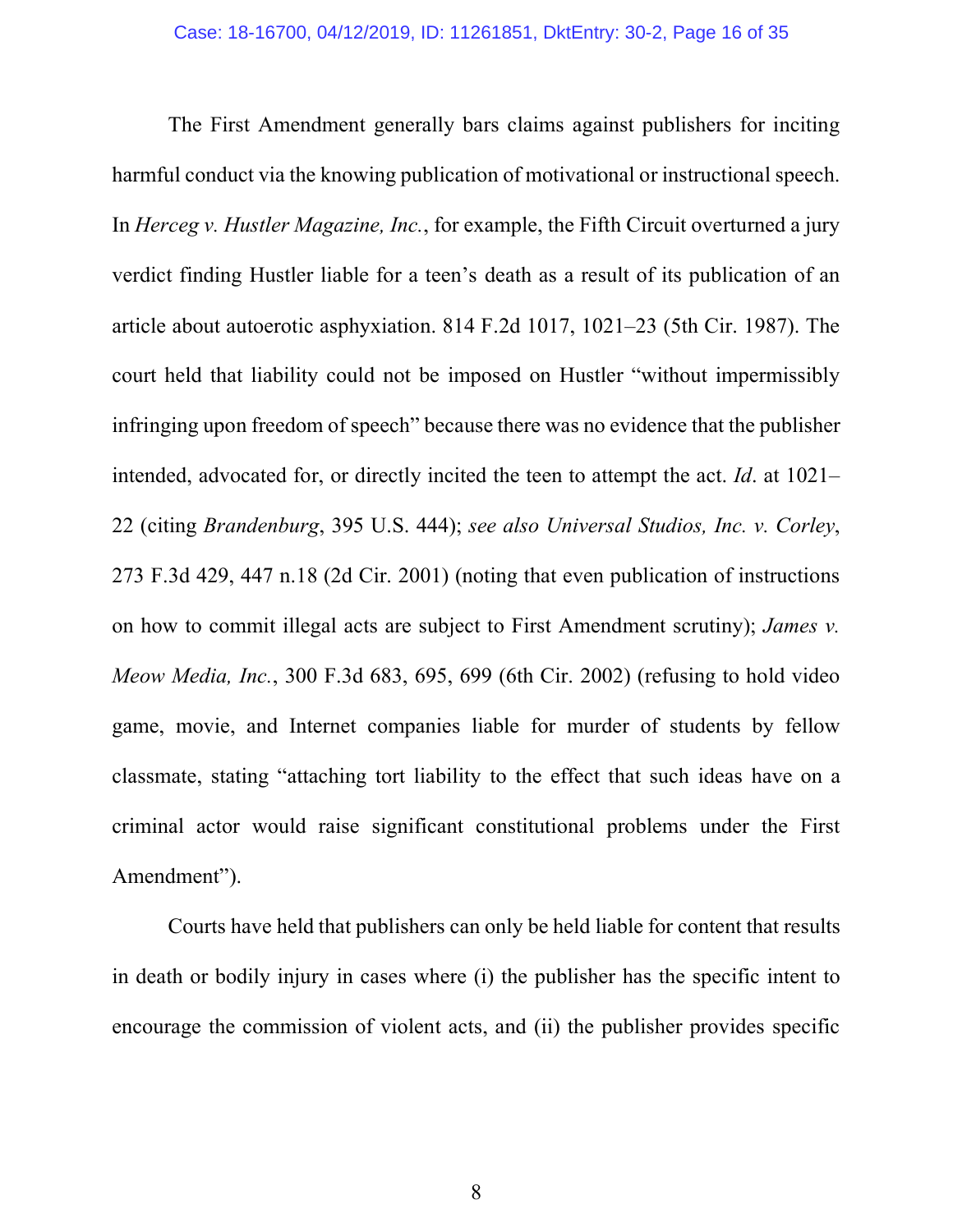instructions to commit the acts, rather than abstract advocacy. *See Rice v. Paladin Enters.*, 128 F.3d 233, 242–43 (4th Cir. 1997).

This narrow class of cases in which the First Amendment will not bar platform liability based on content that resulted in death or bodily injury is not applicable here. Plaintiffs-Appellants cannot show that YouTube possessed the specific intent and direction required to hold the platform liable for the violence ISIS promoted online and ultimately perpetrated against Plaintiffs-Appellants in this case. Even if YouTube had actual knowledge of content that directly incited terrorism or other criminal acts, it would still lack the specific intent required to vitiate the First Amendment protection recognized in both *Herceg* and *Rice*. The allegations of YouTube's wrongful behavior are essentially that bad actors—in this case, alleged members of ISIS—used the platform's tools in much the same way as any other YouTube user would: to post content and to connect with other users. *See* AOB 28– 29; 47–51; 57–63. There is no evidence that YouTube made any efforts to direct, incite, or encourage ISIS' violent actions beyond providing an open platform to all users. In fact, YouTube has policies that prohibit speech that encourages violence.<sup>5</sup>

<sup>5</sup> *See Violent or Graphic Content Policies*, YouTube Help, https://support.google.com/youtube/answer/2802008?hl=en (last visited Apr. 10, 2019); *Policies and Safety*, YouTube, https://www.youtube.com/yt/about/policies/# community-guidelines (last visited Apr. 10, 2019); *see also* Daisuke Wakabayashi, *YouTube Sets New Policies to Curb Extremist Videos*, N.Y. Times (June 18, 2017), https://www.nytimes.com/2017/06/18/business/youtube-terrorism.html.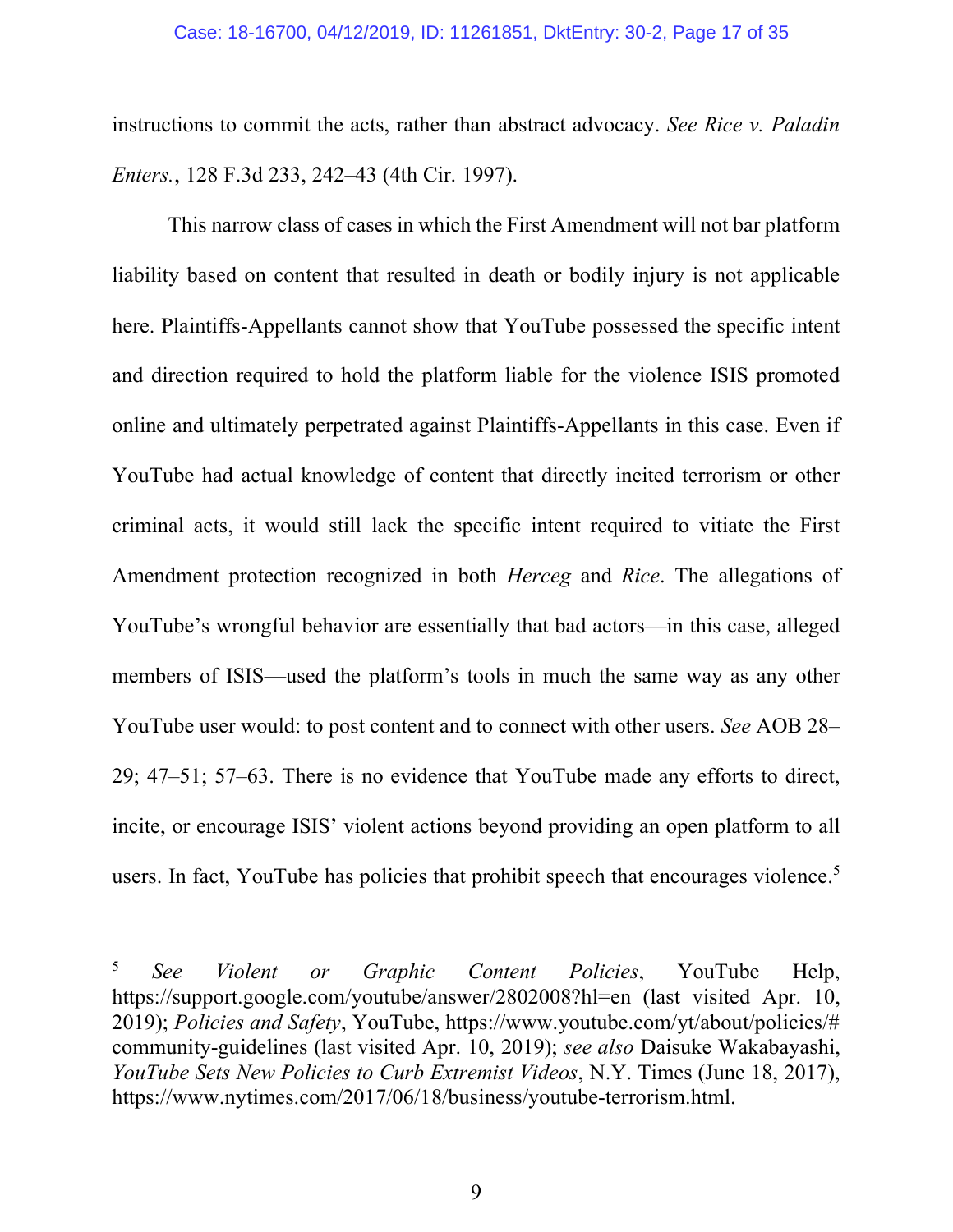Imposing liability on YouTube would violate Internet users' first amendment rights to receive and gather information about terrorism.

#### **C. YouTube Users Have the Right to Receive Information About Terrorism**

The First Amendment protects the right of platform users to receive and gather information, including offensive rhetoric advocating for terrorism that does not constitute either a true threat or directly incite violence. The Supreme Court has held that "the right to receive ideas is a necessary predicate to the recipient's meaningful exercise of his own rights of speech, press, and political freedom." *Bd. of Educ. v. Pico*, 457 U.S. 853, 867 (1982) (plurality); *see also Richmond Newspapers v. Virginia*, 448 U.S. 555, 576 (1980) (plurality) (protecting the right to gather information in courtrooms, because "free speech carries with it some freedom to listen"). This Court has acknowledged that the right to receive information "and the right to speak are flip sides of the same coin." *Conant v. Walters*, 309 F.3d 629, 643 (9th Cir. 2002).

The right to receive information does not turn on the underlying merit of the ideas communicated. Quite the opposite: it ensures that people have access to different, controversial ideas and views. As the Supreme Court has recognized, "this right to receive information and ideas, regardless of their social worth . . . is fundamental to our free society," *Stanley v. Georgia*, 394 U.S. 557, 564 (1969) (protecting the right to possess obscene materials at home), because it is essential to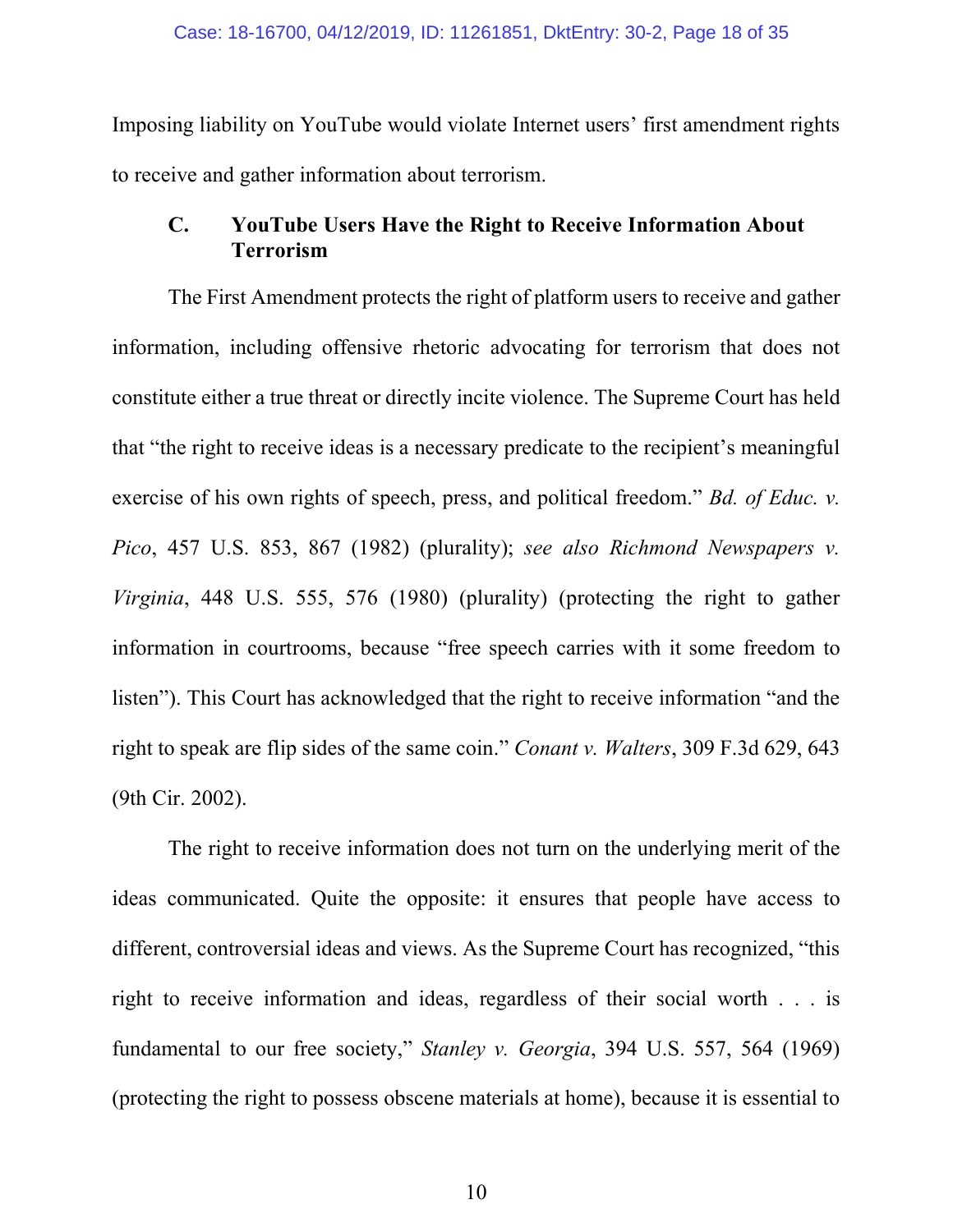#### Case: 18-16700, 04/12/2019, ID: 11261851, DktEntry: 30-2, Page 19 of 35

fostering open debate. Indeed, "[i]t would be a barren marketplace of ideas that had only sellers and no buyers." *Lamont v. Postmaster Gen'l*, 381 U.S. 301, 308 (1965) (Brennan, J., concurring) (protecting the "right to receive" foreign publications).

Thus YouTube users have the right to receive speech, even on unpopular and abhorrent topics such as terrorism or from unpopular speakers who advocate terrorist ideology. Yet, should Plaintiffs-Appellants prevail on their theory of platform liability, platforms such as YouTube would likely react to this new legal liability by simply not publishing any speech *about* terrorism—not merely speech expressing true threats or directly inciting imminent terrorist attacks. *See infra* Section III. Depriving users of their right to receive and gather information about terrorism would do far more than simply limit which content is available online; it would stunt people's ability to be informed about the world and form opinions.

Additionally, as the Supreme Court recognized in *Pico*, the ability to access information is antecedent to engaging in speech protected by the First Amendment. *See* 457 U.S. at 867. The interplay between receiving information and engaging in speech exists for terrorism just like any other subject matter: journalists need to access and gather information about terrorism to report about it; academic researchers need the information to inform our social and political beliefs;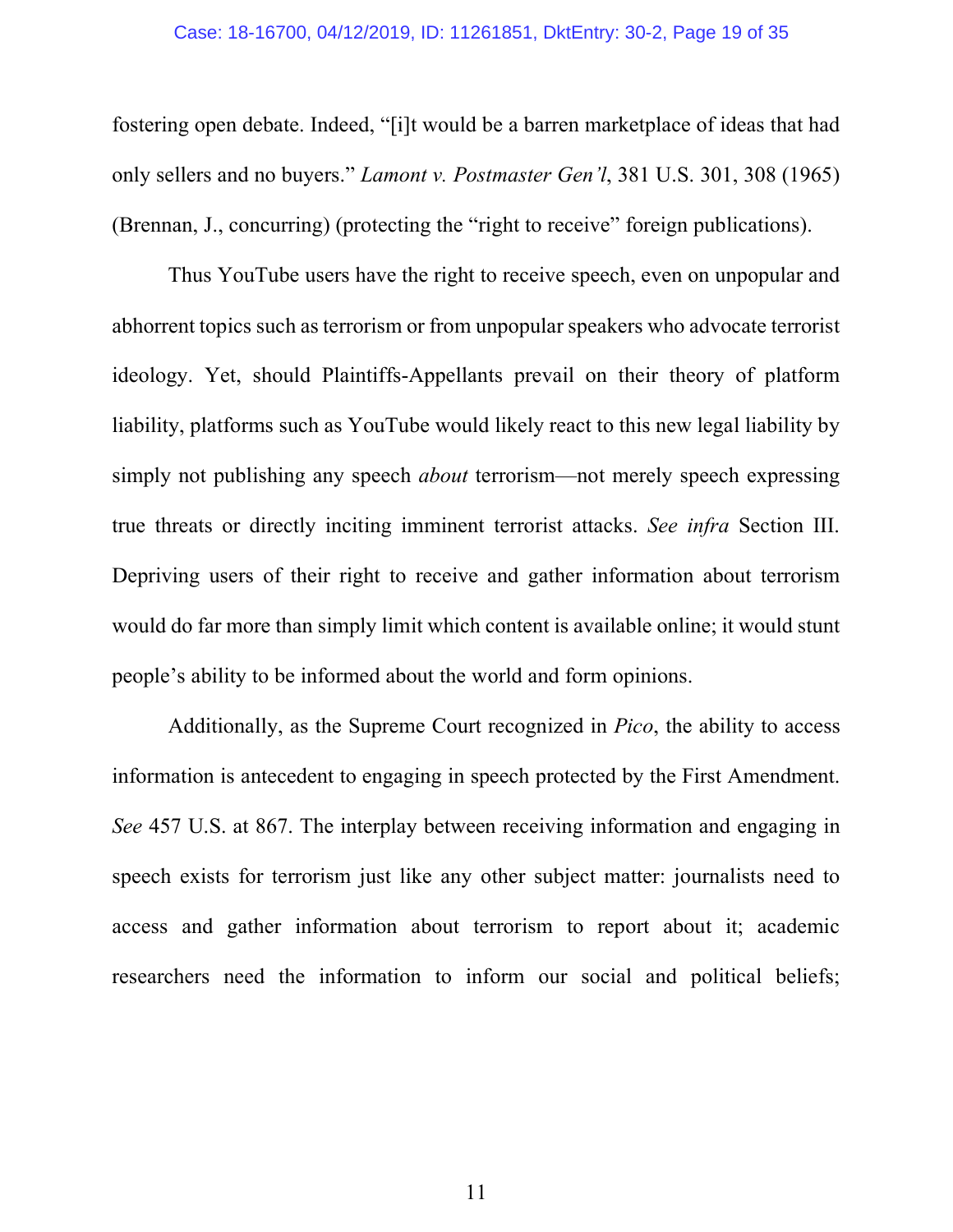government officials and the general public need the information to engage in political and social debates about terrorism and related foreign and domestic policy.6

### **II. SECTION 230 IS ESSENTIAL TO INTERNET USERS' FREEDOM OF EXPRESSION ONLINE.**

This Court should reject Plaintiffs-Appellants' call to undercut Section 230, which has enabled robust free expression online. In attempting to plead around Section 230, Plaintiffs-Appellants argue that none of their claims require the Court to treat YouTube as a publisher or speaker and further that YouTube played a direct role in the creation of the offensive content. AOB 28–29; 47–51; 57–63. The core of Plaintiffs-Appellants' case, however, is based on objecting to the fact that particular individuals and groups used YouTube in ways that any Internet user can. *Id.* at 62. That is, Plaintiffs-Appellants argue that YouTube's liability arises from the fact that ISIS members can and have posted content to YouTube, that the content was distributed to other YouTube viewers, and that YouTube arranged the videos in a way that other users could view them. *Id*. at 29.

Yet YouTube's activity that Plaintiffs-Appellants' object to is legally and practically indistinguishable from hosting an open online platform that allows

<sup>6</sup> *See, e.g.*, Heather J. Williams & Ilana Blum, *Defining Second Generation Open Source Intelligence (OSINT) for the Defense Enterprise*, RAND Corporation, at 12 (2018) (discussing social media as open sources of intelligence information), available at https://www.rand.org/pubs/research\_reports/RR1964.html.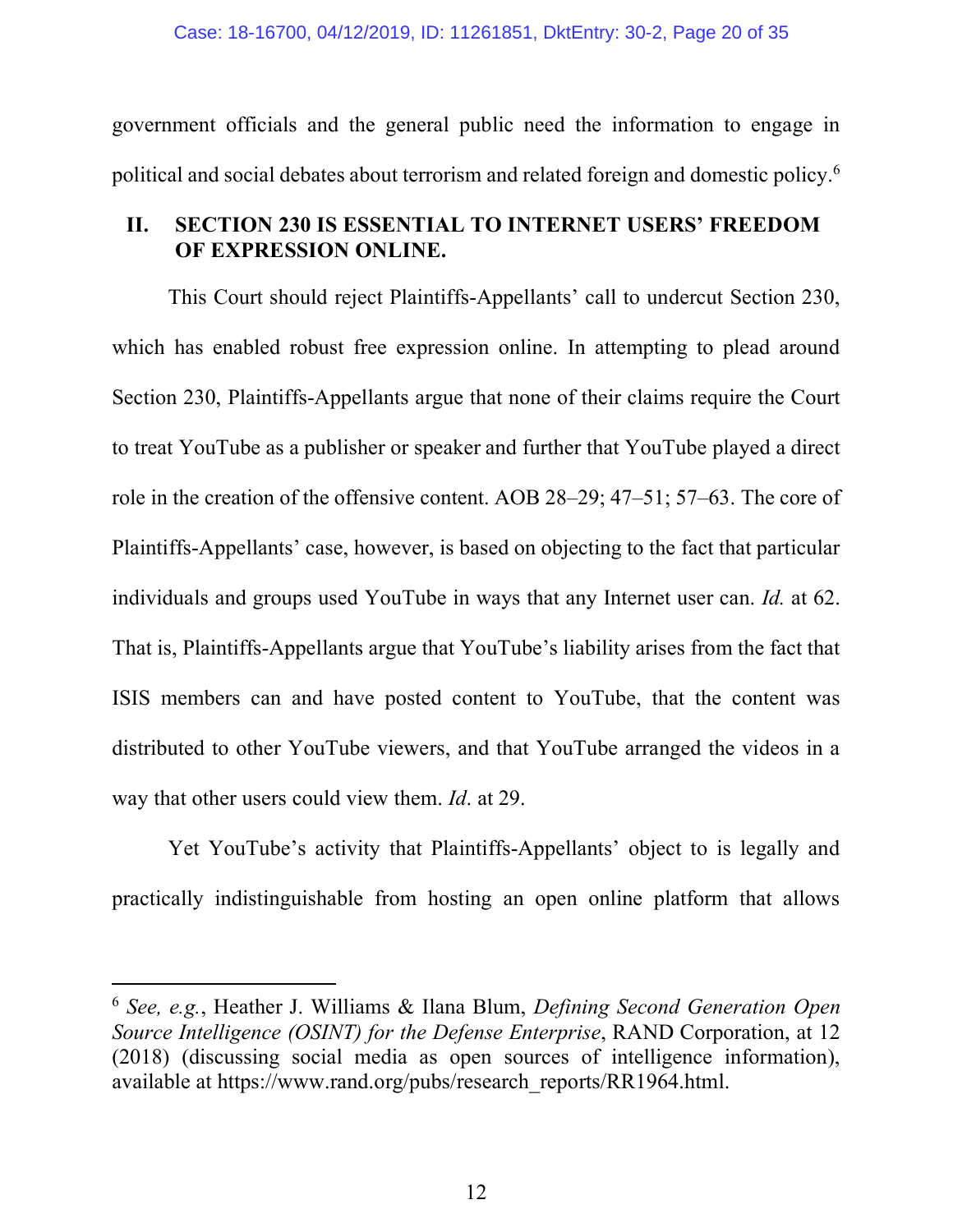#### Case: 18-16700, 04/12/2019, ID: 11261851, DktEntry: 30-2, Page 21 of 35

anyone to publish or view videos on any other topic, such as any of the roughly 400 hours of video uploaded to the platform every minute.<sup>7</sup> Or as the district court twice held, Plaintiffs-Appellants' "argument essentially tries to divorce ISIS's offensive content from the ability to post such content." *Gonzalez I*, 282 F. Supp. 3d at 1165; *see Gonzalez II*, 335 F. Supp. 3d at 1171.

Amicus curiae endorses the supporting arguments in Google's brief for why Section 230 bars the claims. Brief for Defendant-Appellee Google at 13–28. Amicus writes separately to emphasize two policy points underlying Section 230: (1) that Congress passed the law to encourage the development of open platforms for usergenerated speech and (2) that policy decision including barring civil claims arising in attendant federal criminal statutes.

### **A. Congress Passed Section 230 to Encourage the Development of Open Platforms and Enable Robust Online Speech.**

Plaintiffs-Appellants' claims threaten not just YouTube, but the ability of all Internet intermediaries to host platforms for diverse online speech. Online platforms—such as YouTube and other video-sharing services, social media websites, blogging platforms, and web-hosting companies—are the essential architecture of today's Internet. The Internet depends upon intermediaries, which

<sup>7</sup> Kit Smith, *46 Fascinating and Incredible YouTube Statistics*, Brandwatch (Jan. 4, 2019), https://www.brandwatch.com/blog/youtube-stats/.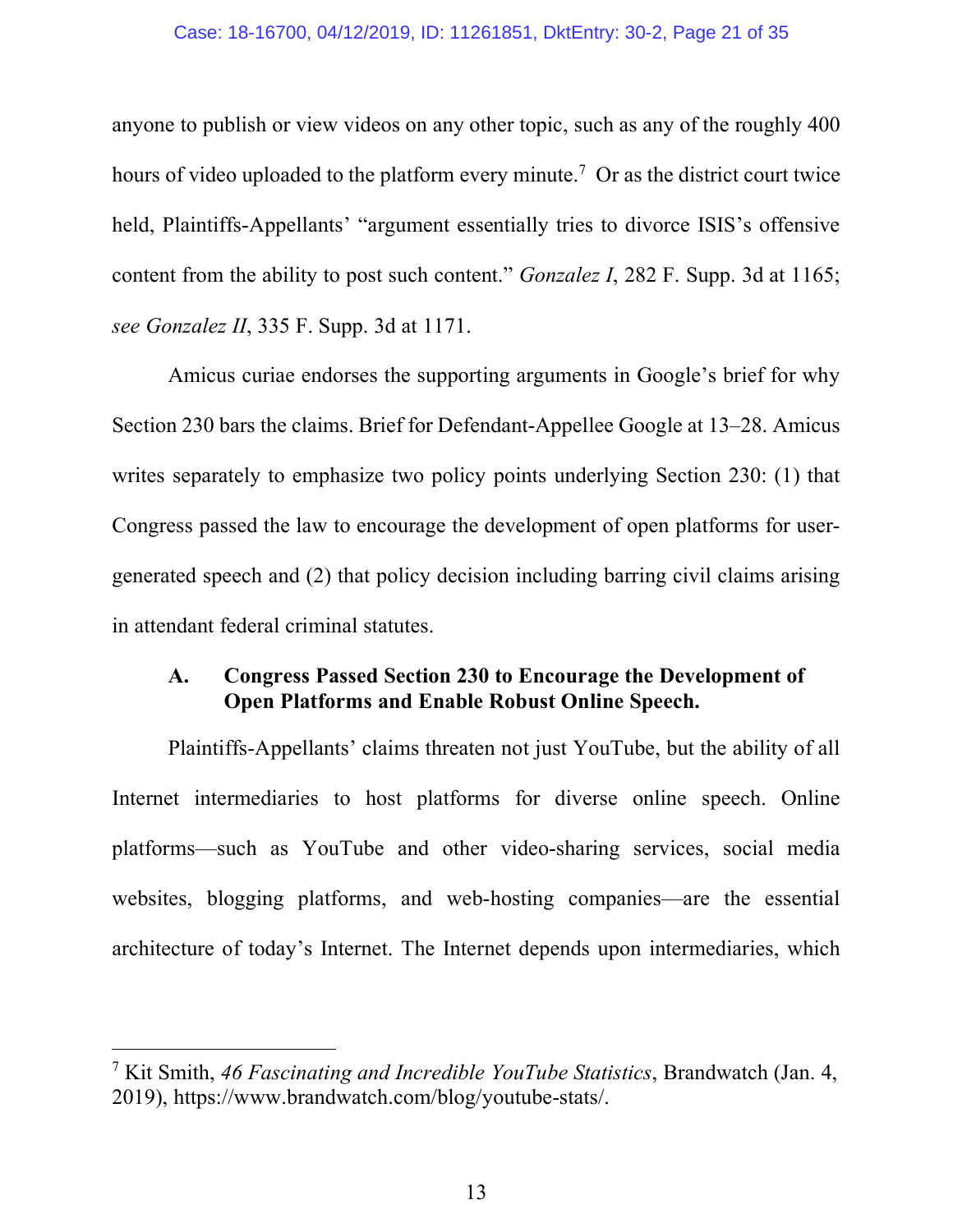#### Case: 18-16700, 04/12/2019, ID: 11261851, DktEntry: 30-2, Page 22 of 35

serve "as a vehicle for the speech of others."<sup>8</sup> Indeed, they are often the primary way in which the majority of people engage with one another online. Intermediaries create democratic forums in which anyone can become "a pamphleteer" or "a town crier with a voice that resonates farther than it could from any soapbox." *Reno v. ACLU*, 521 U.S. 844, 870 (1997). They give a single person, with minimal resources or technical expertise anywhere in the world, the ability to communicate with others across the globe. Online platforms host a wide range of diverse speech on behalf of their users, ensuring that all views—especially controversial ones—can be presented and received by platform users.

Congress clearly understood the essential function online platforms play in our digital lives. In passing Section 230, Congress created a statute that benefits the Internet as a whole. Congress recognized the Internet's power to sustain and promote robust individual speech, a value rooted in the First Amendment. Congress sought to further encourage the already robust free speech occurring online in the mid-1990s, and to speed the development of online platforms by providing broad immunity to service providers that host user-generated content. *See* 47 U.S.C.  $\S 230(b)(2)$ , (3) ("It is the policy of the United States ... to encourage the development of technologies which maximize user control over what information is

<sup>8</sup> Anupam Chander & Uyên P. Lê, *Free Speech*, 100 Iowa L. Rev. 501, 514 (2015).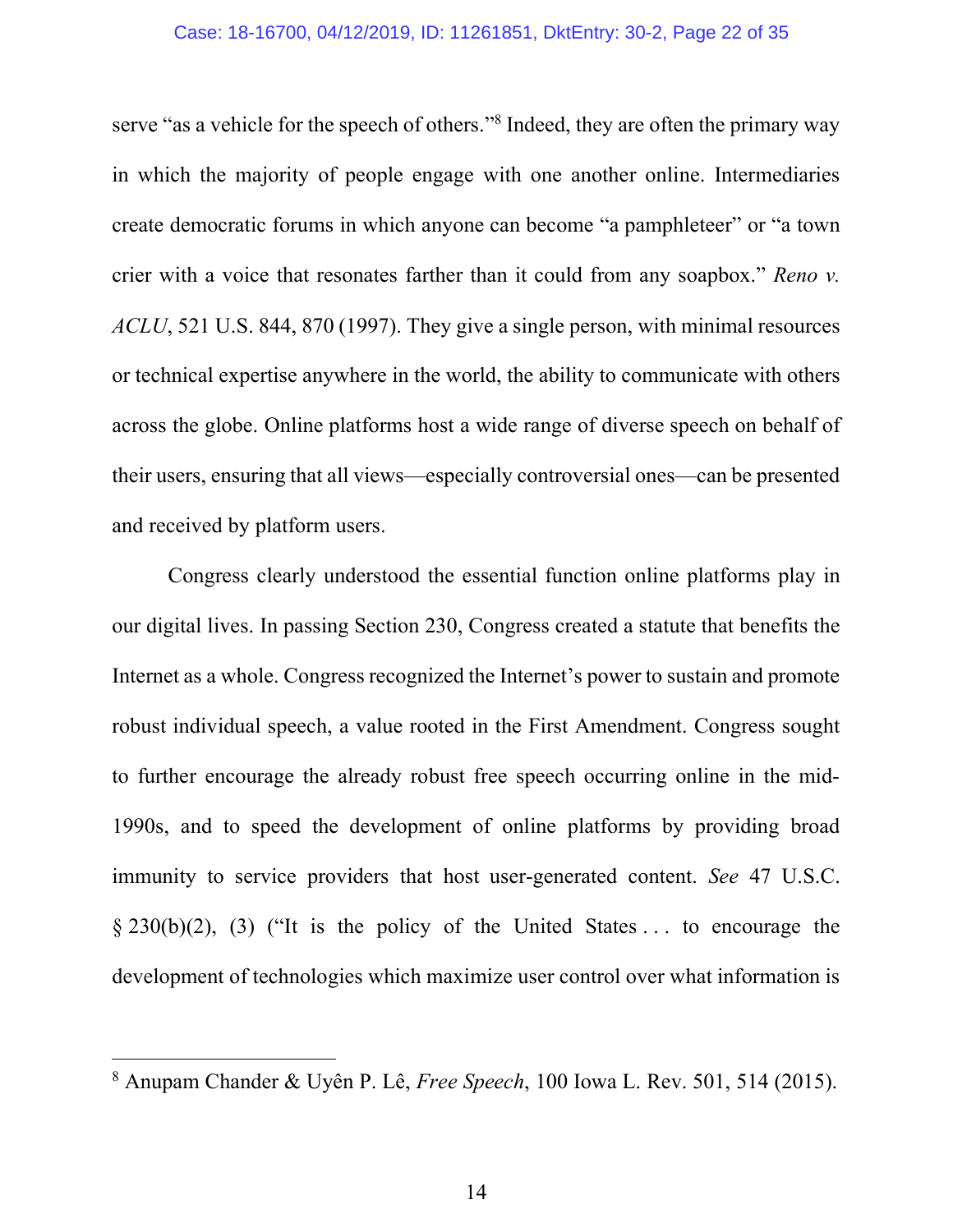#### Case: 18-16700, 04/12/2019, ID: 11261851, DktEntry: 30-2, Page 23 of 35

received by individuals, families, and schools who use the Internet and other interactive computer services" and "to preserve the vibrant and competitive free market that presently exists for the Internet and other interactive computer services, unfettered by Federal or State regulation."); *see also Batzel v. Smith*, 333 F.3d 1018, 1027 (9th Cir. 2003) ("Congress wanted to encourage the unfettered and unregulated development of free speech on the Internet, and to promote the development of ecommerce.").

Congress recognized that if our legal system failed to robustly protect intermediaries, it would fail to protect free speech online. *Zeran v. AOL*, 129 F.3d 327, 330 (4th Cir. 1997). Given the volume of information being published online, it would be impossible for most intermediaries to review every single bit of information published through their platforms prior to publication. "Faced with potential liability for each message republished by their services, interactive computer service providers might choose to severely restrict the number and type of messages posted." *Id*. at 331. The resulting Internet would include a far more limited number of forums if intermediaries were forced to second-guess decisions about managing and presenting content authored by third parties.

By creating Section 230's platform immunity, Congress made the intentional policy choice that individuals harmed by speech online need to seek relief from the speakers themselves, rather than the platforms those speakers used. *Id*. at 330–31.

15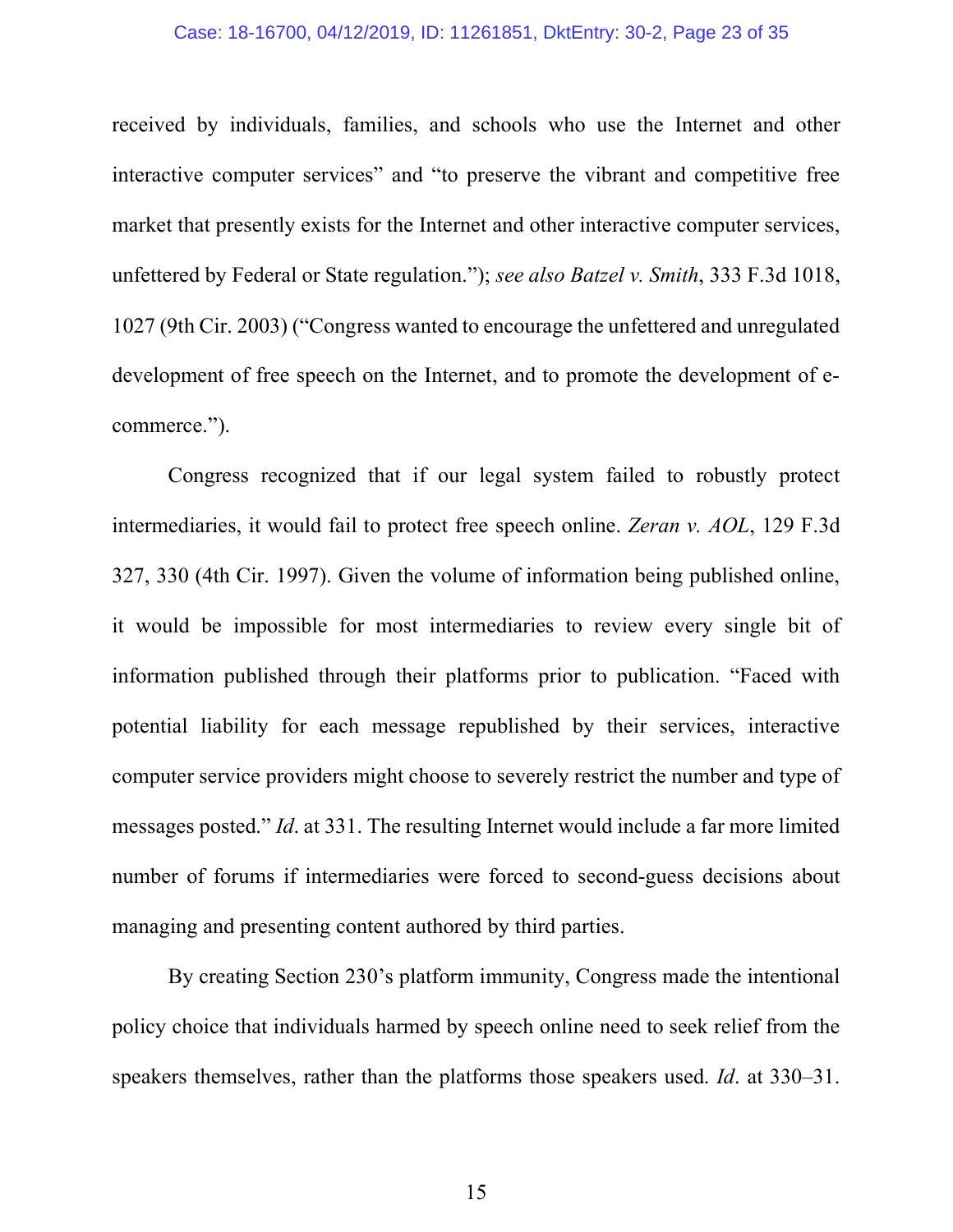#### Case: 18-16700, 04/12/2019, ID: 11261851, DktEntry: 30-2, Page 24 of 35

By limiting liability in this way, Congress decided that creating a forum for unrestrained and robust communication was of utmost importance, even if it might result—depending on how platforms moderate their sites—in the presence of harmful content online.

Thus, while Congress certainly did not intend to promote speech from terrorist organizations, Congress *did* decide that promoting robust online dialogue was more important than ridding the Internet of all harmful speech. Placing liability on YouTube in this case not only conflicts with the plain text and purpose of Section 230, it also would severely undercut the essential role online platforms play in fostering our modern political and social discourse.

### **B. Section 230 Applies to All Federal Civil Claims, Including Those That Are Attendant to Federal Criminal Statutes.**

Holding that Section 230's exception for federal criminal prosecutions also applies to civil ATA claims—meaning that Section 230 would not bar civil claims that are attendant to federal criminal statutes—would swallow Section 230's broad protections for online platforms and frustrate Congress' purpose in enacting the law.

Plaintiffs mischaracterize Section 230(e)(1), which states that "[n]othing in this section shall be construed to impair the enforcement of . . . any other Federal criminal statute," to argue that Section 230 cannot provide online platforms immunity for a civil violation of the ATA. AOB 63. With the exception of recently enacted legislation that is not relevant here, however, Section 230(e)(1)'s limited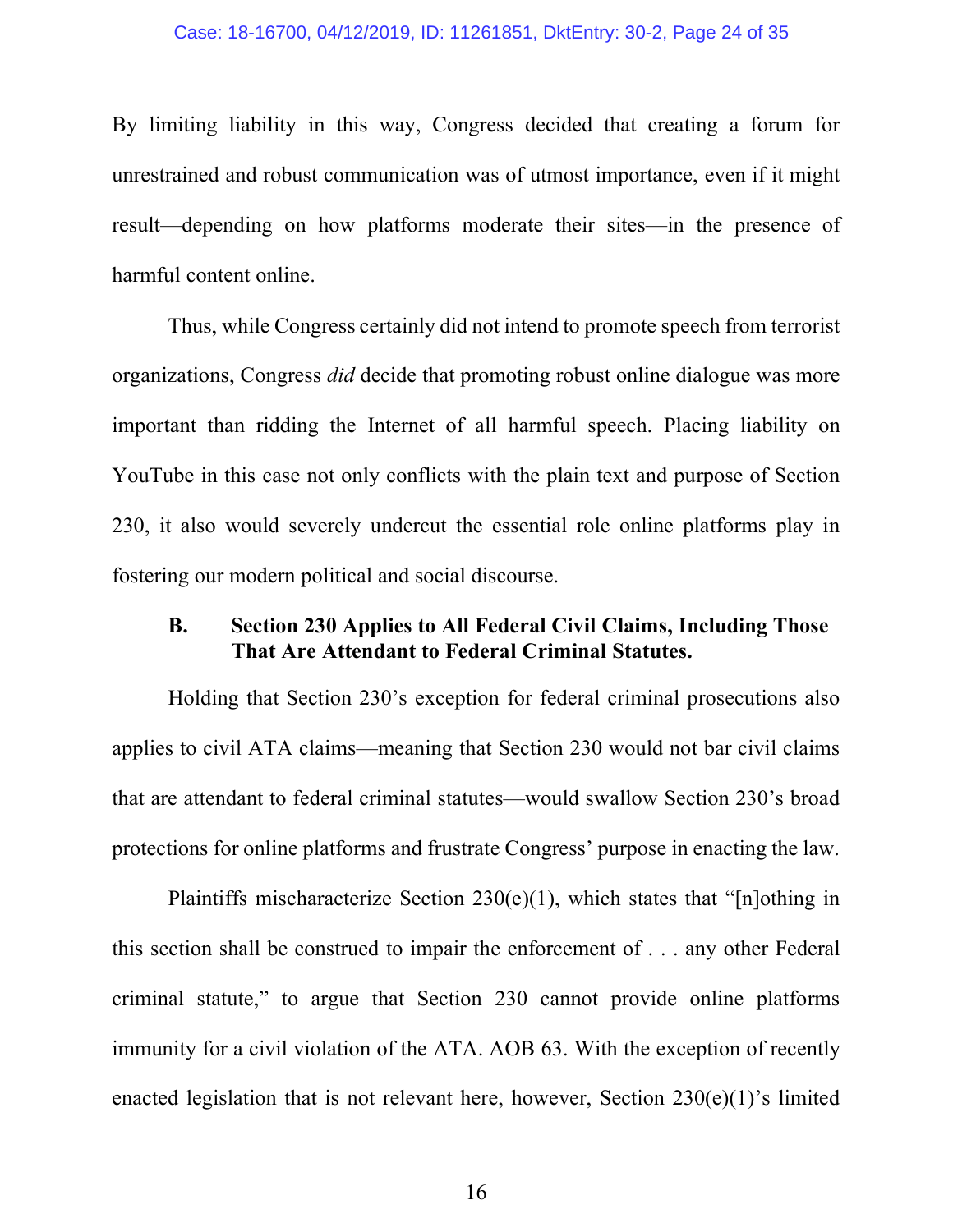exception is reserved solely for prosecutions brought by the *government itself*. *See Jane Doe No. 1 v. Backpage.com, LLC*, 817 F.3d 12, 23–24 (1st Cir. 2016) (holding that Section 230(e)(1)'s language "quite clearly indicates that the provision is limited to criminal prosecutions").<sup>9</sup>

Extending Section 230's federal criminal law exception beyond prosecutions to include civil actions authorized by the ATA—or any other criminal statutes with civil recovery corollaries—would result in very serious practical consequences for freedom of speech and innovation online. Prosecutorial discretion and the higher standard of proof together can mitigate against the chilling effect created by the lack of immunity for Internet intermediaries against criminal prosecutions due to Section 230(e)(1). Limiting Section 230's federal criminal law exception to actual prosecutions makes practical sense given that government prosecutors generally exercise their discretion to bring criminal charges with care because so much is at stake in criminal cases—that is, the defendants' life or liberty. Additionally, the standard of proof in criminal cases is much higher than in civil cases.

 $9$  Congress agrees with this position. Congress recently amended Section 230 $(e)$  to include a new exception to the immunity that permits civil actions against online platforms under the civil provisions of the criminal anti-trafficking law, 18 U.S.C. § 1595. *See* 47 U.S.C. § 230(e)(4)(A). The fact that Congress added a specific Section 230 exception enabling civil litigants to recover under the civil antitrafficking statute demonstrates that Section 230(e)(1)'s criminal prosecution exception is indeed limited to federal prosecutions.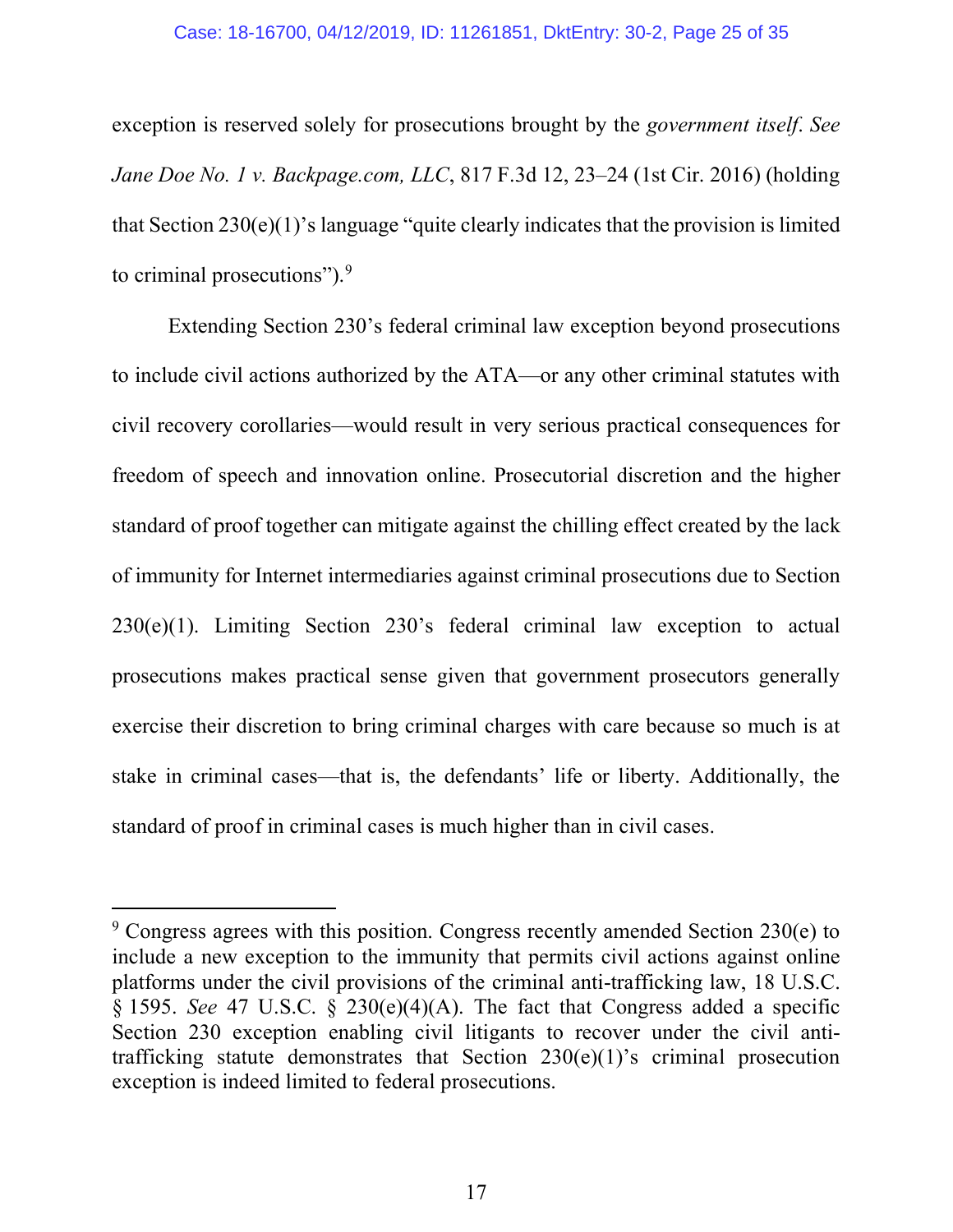By contrast, private plaintiffs typically do not exercise such judiciousness in deciding whether to bring lawsuits where money damages are the remedy and the standard of proof is lower. It is very easy to bring a civil case—and sometimes private plaintiffs do not even intend to see their case to the end; rather, they simply want to scare the defendant into silence.<sup>10</sup>

Exposing Internet intermediaries to the decisions of a broad array of civil litigants whose claims are authorized by statutes that have criminal corollaries would disincentivize online innovation and ultimately diminish the free speech and the free exchange of ideas and information that Internet platforms facilitate. This unfortunate result would be contrary to Congress' recognition that "[t]he Internet and other interactive computer services offer a forum for a true diversity of political discourse, unique opportunities for cultural development, and myriad avenues for intellectual activity."11

<sup>&</sup>lt;sup>10</sup> Such cases are called "Strategic Lawsuits Against Public Participation" (SLAPPs). *See What Is a SLAPP Lawsuit?*, Protect the Protest, https://www.protecttheprotest.org/ (last visited Apr. 10, 2019); and Public Participation Project, https://anti-slapp.org/ (last visited Apr. 10, 2019).

 $11$  47 U.S.C. § 230(a)(3).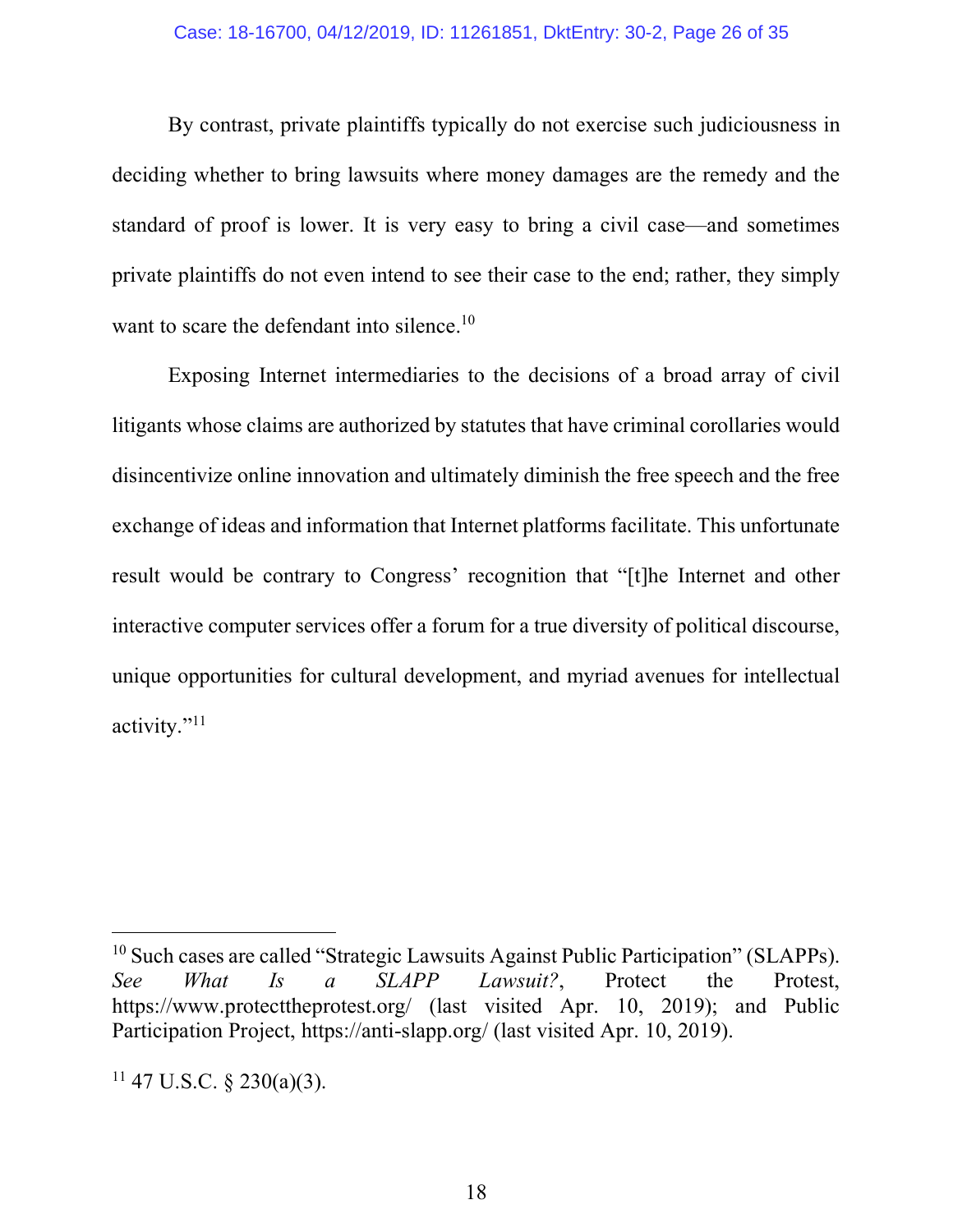### **III. FAILURE TO APPLY SECTION 230 AND THE FIRST AMENDMENT WOULD HARM INTERNET USERS' FREE SPEECH AND PLATFORMS' WILLINGNESS TO HOST THAT SPEECH.**

Placing liability on YouTube in this case would severely undercut the essential role all online platforms play in fostering our modern political and social discourse. It would require fundamentally altering the relationship between platforms and their users by incentivizing platforms to dramatically curtail what people can share and discuss on online.

Instead of making open forums for participation by users around the world a quintessential feature of Internet intermediaries—online platforms, saddled with potential or explicit liability based on the content their users post, would likely screen user-generated content to avoid the risk that their users might post offensive content that will create liability for the companies. And companies would take down any and all content that drew any complaint—especially by those complainants with resources to fund litigation—just as Congress feared, which was what prompted it to pass Section 230. These overreactions could include not only removing content after-the-fact, but also reviewing all content users intend to post and thereby preventing any potentially controversial comments or criticism from being published in the first place, and removing accounts whose content drew objections potentially far beyond the content ISIS posted at issue here.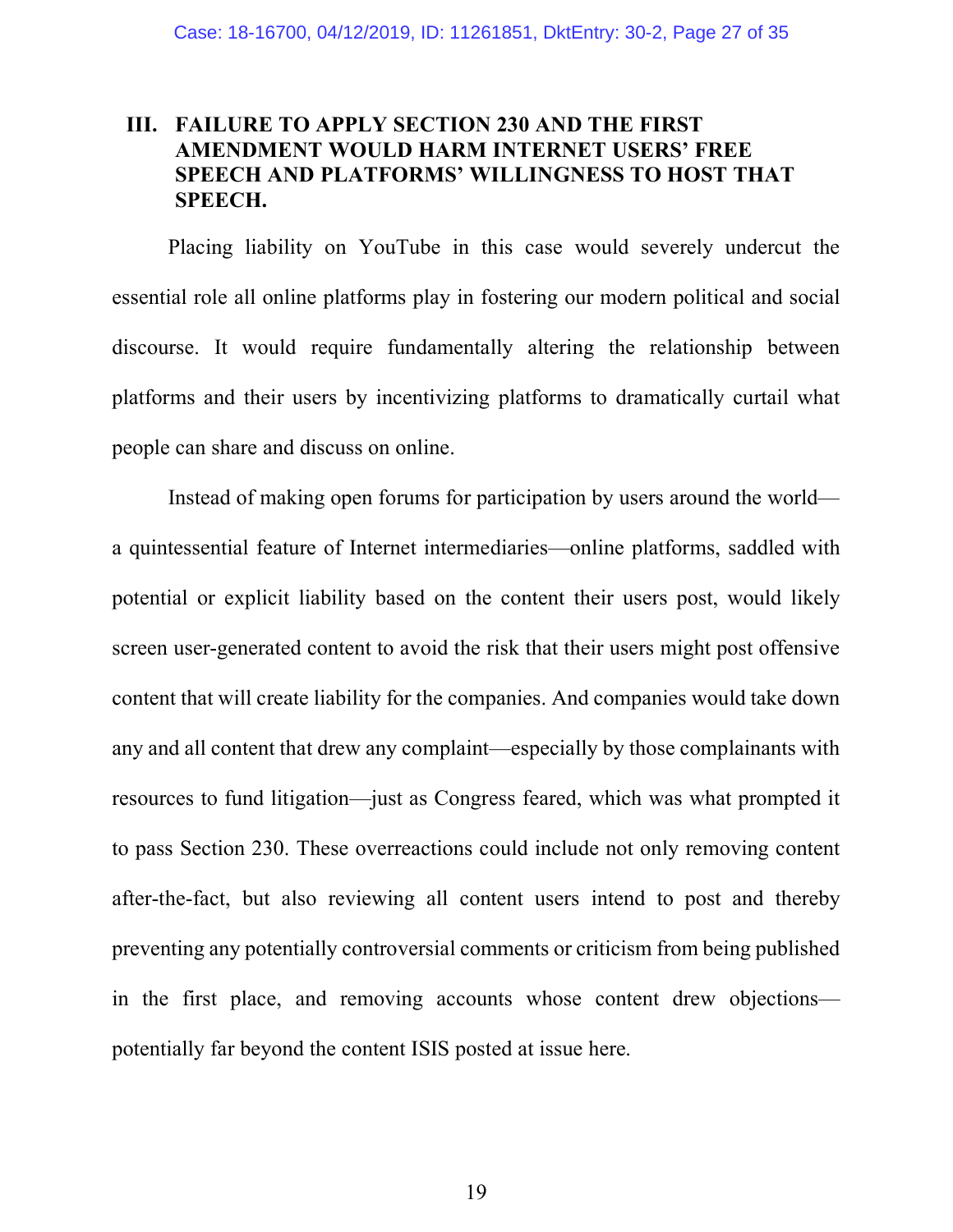The ability—both logistically and financially—for modern platforms to conduct a fair review is dubious given the incredible volume of content generated by platform users. When Congress passed Section 230 in 1996, about 40 million people used the Internet worldwide, and commercial online services in the United States had almost 12 million individual subscribers. *See Reno*, 521 U.S. at 850–51. Today's Internet hosts third-party contributions from a broad array of voices, facilitating the speech of billions of people. As of January 2019, more than 4 billion people were online, with nearly 3.5 billion people using online social media platforms.<sup>12</sup> And the Web continues to grow at an accelerating pace. At the end of 2016, there were just over 1 billion websites; currently there are almost 1.7 billion websites.<sup>13</sup> Users of YouTube upload roughly 400 hours of video to the website *every minute*. <sup>14</sup> WordPress—a free and open-source content management system available in over 50 languages that allows users around to globe to create free

<sup>12</sup> *See Global Digital Population as of January 2019*, Statista: The Statistics Portal, https://www.statista.com/statistics/617136/digital-population-worldwide/ (last visited April 5, 2019).

<sup>13</sup> *Total Number of Websites*, Internet Live Stats, http://www.internetlivestats.com/total-number-of-websites/ (last visited April 9, 2019).

<sup>14</sup> Bree Brouwer, *YouTube Now Gets Over 400 Hours of Content Uploaded Every Minute*, Tubefilter (July 26, 2015), http://www.tubefilter.com/2015/07/26/youtube-400-hours-content-every-minute/.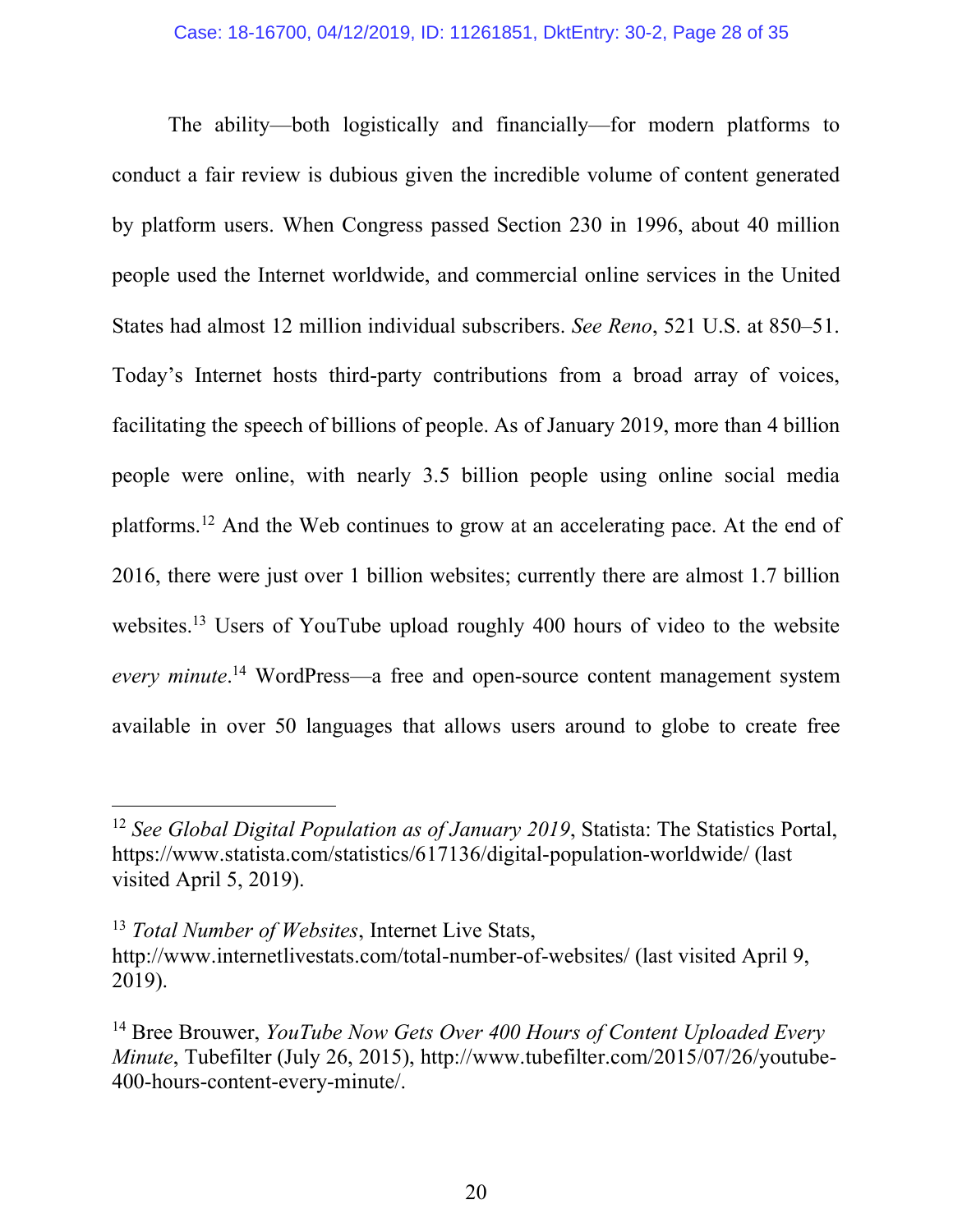websites or blogs—as of 2018 had been used to create around 75 million websites.<sup>15</sup> Medium—an online publishing platform that allows amateur and professional people alike to publish their work—had 60 million unique monthly visitors in 2016, only four years after the company launched.<sup>16</sup> Also, the Grindr dating app is today approaching 4 million daily active users.17

Small businesses also have an increasing online presence. In 2017, over 70 percent of small businesses in the United States had a website, and 79 percent of those small businesses had a mobile-friendly website.<sup>18</sup> And with platforms like Shopify—an e-commerce platform that helps customers create websites for their

<sup>15</sup> *2018's Most Surprising WordPress Statistics*, Who Is Hosting This?, https://www.whoishostingthis.com/compare/wordpress/stats/ (last visited Apr. 10, 2019).

<sup>16</sup> Ken Yeung, *Medium Grows 140% to 60 Million Monthly Visitors*, VentureBeat (Dec. 14, 2016), https://venturebeat.com/2016/12/14/medium-grows-140-to-60 million-monthly-visitors/.

<sup>17</sup> *See* Diana Bradley, *How the Grindr Ecosystem Evolved into More for Its 4 Million Users*, PR Week (Feb. 26, 2018), https://www.prweek.com/article/1457079/grindr-ecosystem-evolved-its-4-millionusers.

<sup>&</sup>lt;sup>18</sup> *What Percentage of Small Businesses Have Websites? – 2017*, SmallBusiness.com (Mar. 18, 2017), https://smallbusiness.com/digital-marketing/how-many-smallbusinesses-have-websites/.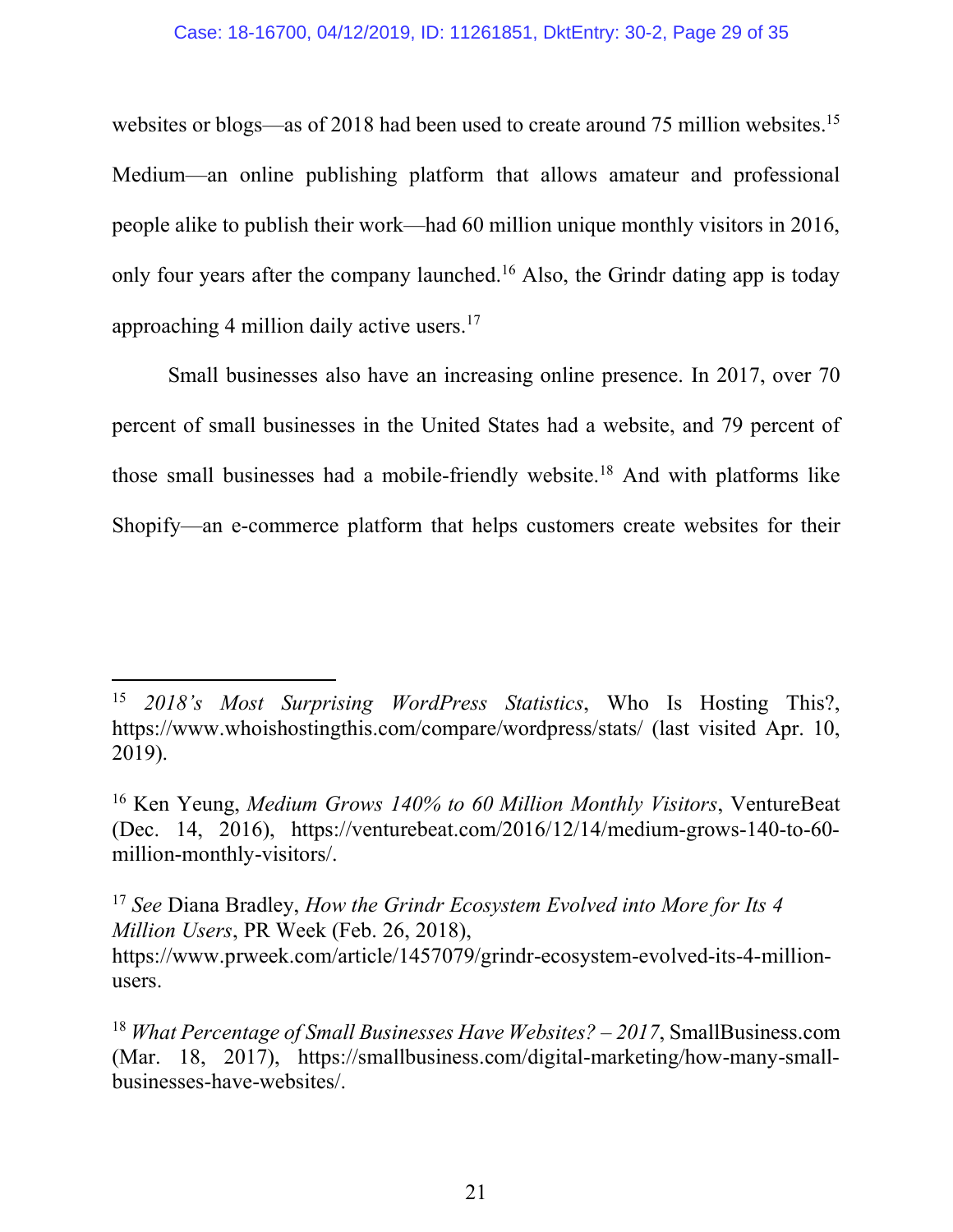#### Case: 18-16700, 04/12/2019, ID: 11261851, DktEntry: 30-2, Page 30 of 35

online stores and currently powers over 800,000 online merchants<sup>19</sup>—it is easier than ever for small businesses to get online.

With such a staggering number of Internet users, the consequences of the new content-screening regime that Plaintiffs-Appellants' claims would lead to would be costly. To keep the cost of human reviewers down, larger, more sophisticated platforms would likely turn to algorithms or artificial intelligence to flag and block controversial comments or criticism. Defendant-Appellee YouTube, which now has nearly 2 billion users each month,<sup>20</sup> is already using algorithms or artificial intelligence to moderate content on its platform.<sup>21</sup> This is despite the fact that such systems are notoriously terrible at understanding context and cultural differences, are capable of being gamed by those looking to censor speech, and therefore are more likely to result in censorship of journalists, human rights activists, artists, or

<sup>19</sup> *A Commerce Solution Freelancers and Agencies Love*, Shopify Partners, https://www.shopify.com/partners/platform-features (last visited Apr. 10, 2019).

<sup>20</sup> *YouTube by the Numbers: Stats, Demographics & Fun Facts*, Omnicore (Jan. 6, 2019), https://www.omnicoreagency.com/youtube-statistics/.

<sup>21</sup> *About Our Mission*, Global Internet Forum to Counter Terrorism, https://www.gifct.org/about/ (last visited Apr. 10, 2019) (noting for YouTube, a forum member, that "98% of the videos YouTube removes for violent extremism are flagged by machine-learning algorithms").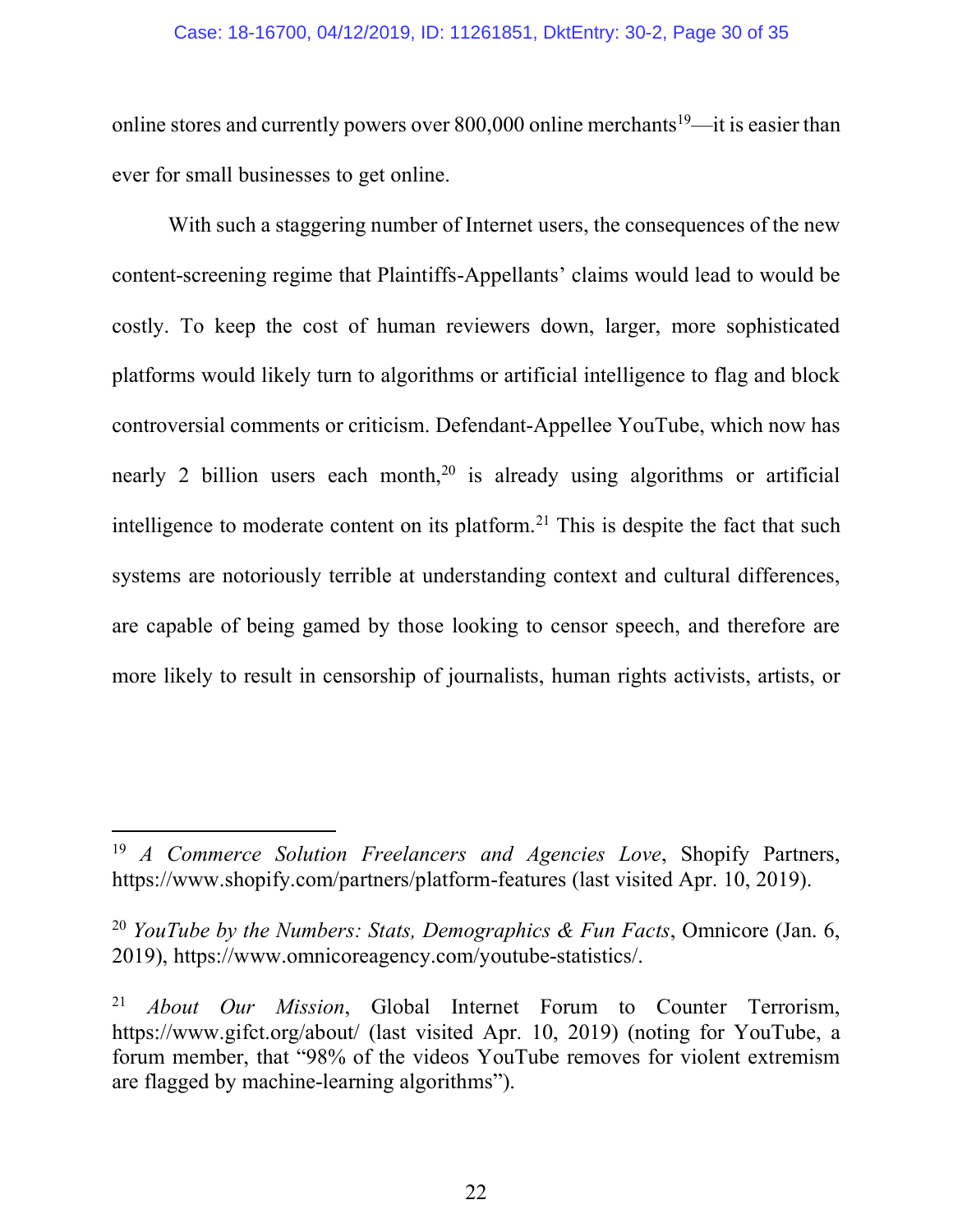#### Case: 18-16700, 04/12/2019, ID: 11261851, DktEntry: 30-2, Page 31 of 35

any other creators of lawful content.<sup>22</sup> Use of these automated systems would only increase, and censorship would along with it.

Meanwhile, smaller platforms without the substantial resources required to manage potential liability in this way—or to weather the significant litigation costs they would face if they chose not to—would be forced to shut down. And new companies would be deterred from even trying to offer open platforms for speech. Indeed, even those platforms that would prevail on the merits of a lawsuit would incur significant legal fees. *See Roommates.Com*, 521 F.3d at 1175 ("[S]ection 230 must be interpreted to protect websites not merely from ultimate liability, but from having to fight costly and protracted legal battles"); *cf. Wicks v. Miss. State Emp't Servs.*, 41 F.3d 991, 995 n.16 (5th Cir. 1995) ("[I]mmunity means more than just immunity from liability; it means immunity from the burdens of defending a suit").

If platforms are required to take some or all of the measures described above, it would lead to sanitized, milk-toast online platforms. Platforms would be incentivized to engage in self-censorship and host only non-controversial content, while actively discouraging any content that may draw objection, out of concern that

<sup>22</sup> *See* Corynne McSherry, *Platform Censorship: Lessons from the Copyright Wars*, EFF Deeplinks (Sept. 26, 2018), https://www.eff.org/deeplinks/2018/09/platformcensorship-lessons-copyright-wars; Sydney Li & Jamie Williams, *Despite What Zuckerberg's Testimony May Imply, AI Cannot Save Us*, EFF Deeplinks (Apr. 11, 2018), https://www.eff.org/deeplinks/2018/04/despite-what-zuckerbergstestimony-may-imply-ai-cannot-save-us.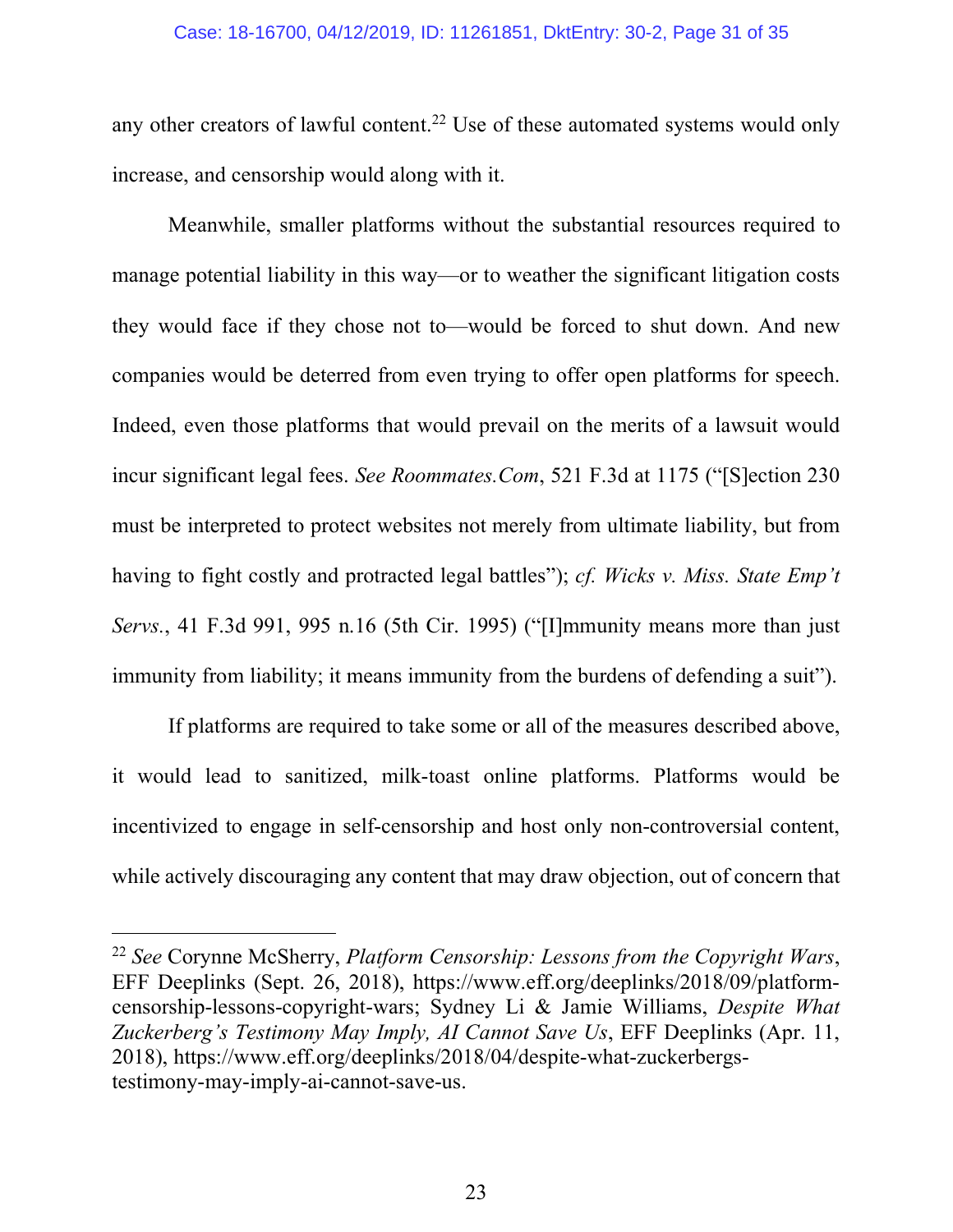#### Case: 18-16700, 04/12/2019, ID: 11261851, DktEntry: 30-2, Page 32 of 35

it may one day form the basis of a lawsuit against the company. The end result: the less controversial the content, the more likely it will remain on the platform.

Increased platform censorship would end the essential role intermediaries play in fostering social and political discourse on the Internet. Indeed, many individuals around the world use U.S.-based services to access and distribute all manner of content, from organizing in opposition to oppressive regimes<sup>23</sup> to sharing pictures of children with grandparents. Such robust, global online participation would never have been achieved without the immunity provided by Section 230, while the First Amendment continues to provide meaningful protections against publisher liability for incitement to violence. Granting would-be plaintiffs a clear avenue to circumvent Section 230's protections, or those of the First Amendment, would undermine this global phenomenon. Because platforms would be unwilling to take a chance on provocative or unpopular speech, the online marketplace of ideas would be artificially stunted. This is precisely what Congress sought to avoid in passing Section 230, and what the First Amendment should continue to protect against.

 $\overline{a}$ 

24

<sup>23</sup> *See, e.g*., Philip N. Howard, et al., *Opening Closed Regimes: What Was the Role of Social Media During the Arab Spring?* (Sept. 1, 2011), available at http://philhoward.org/opening-closed-regimes-what-was-the-role-of-social-mediaduring-the-arab-spring/.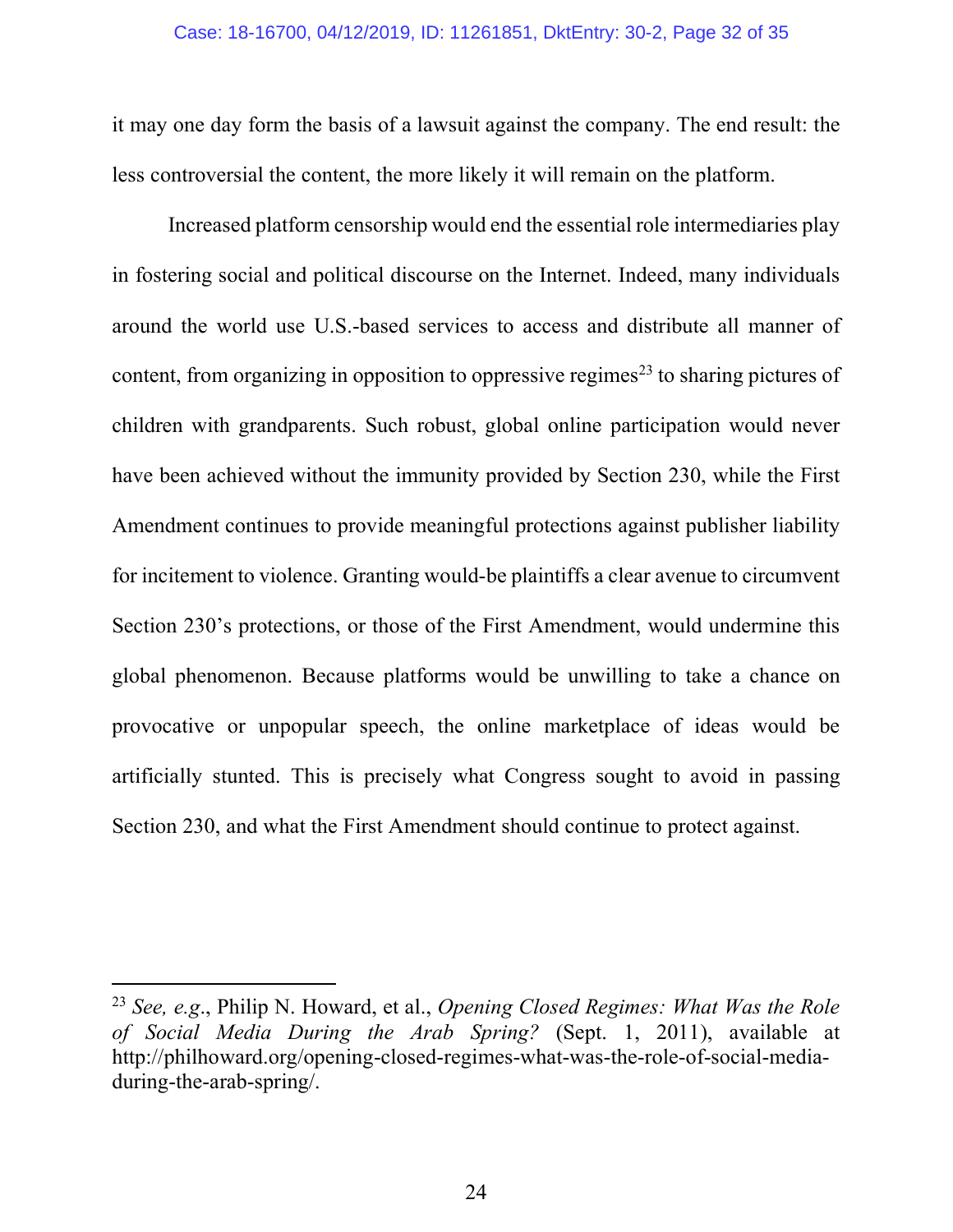### **CONCLUSION**

For the reasons outlined here, this Court should affirm the district court's dismissal based on Section 230, and also hold that the First Amendment immunizes YouTube from Plaintiffs-Appellants' claims in this case.

Dated: April 12, 2019 By: /s/ *Aaron Mackey* Aaron Mackey

> Aaron Mackey Sophia Cope ELECTRONIC FRONTIER FOUNDATION 815 Eddy Street San Francisco, CA 94109 Telephone: (415) 436-9333 amackey@eff.org

*Counsel for Amicus Curiae Electronic Frontier Foundation*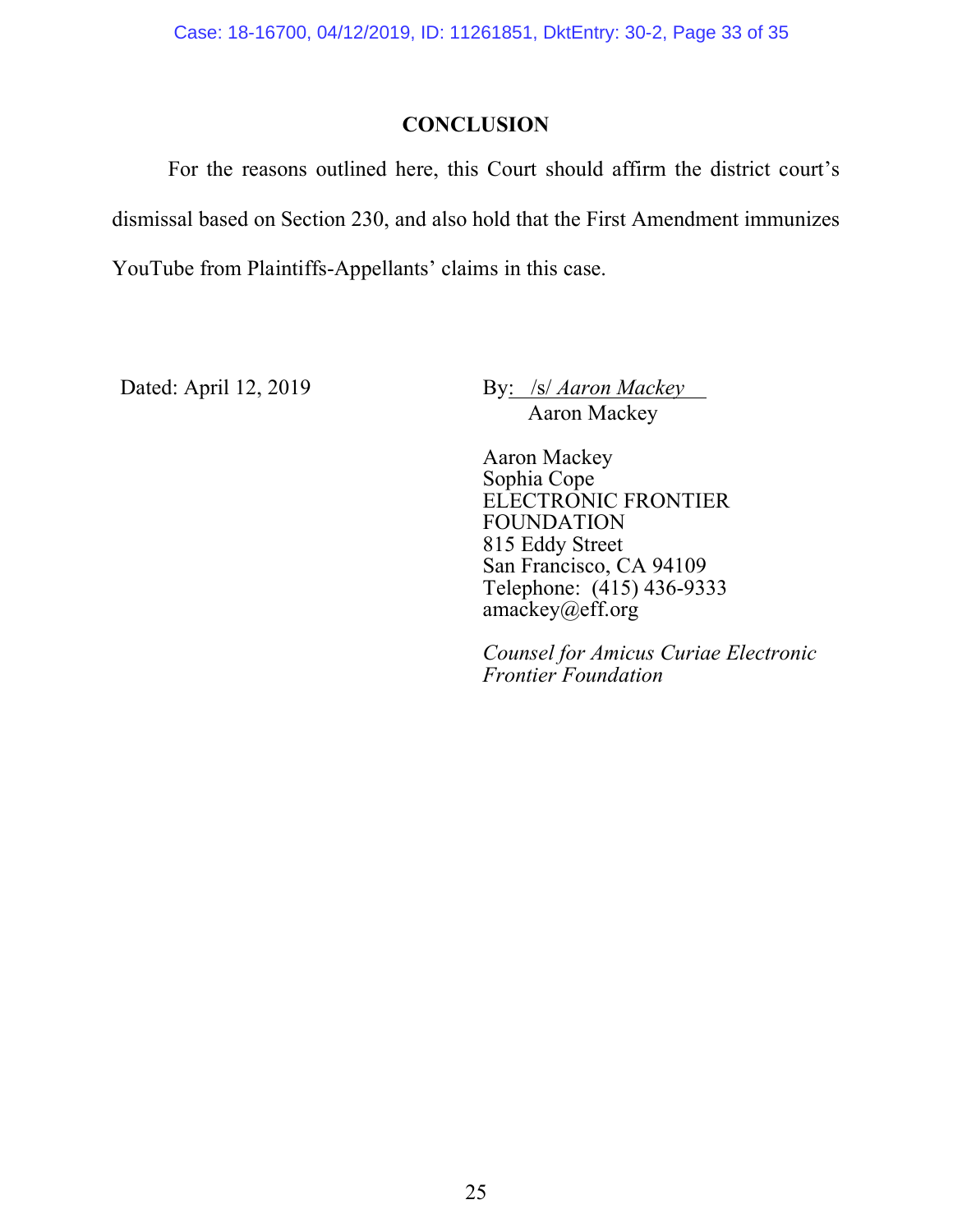### **CERTIFICATE OF COMPLIANCE**

Pursuant to Fed. R. App. P.  $32(a)(7)(C)$ , I certify as follows:

1. This Brief of Amicus curiae Electronic Frontier Foundation in Support of Google LLC complies with the type-volume limitation of Fed. R. App. P. 32(a)(7)(B) because this brief contains 5,563 words, excluding the parts of the brief exempted by Fed. R. App. P.  $32(a)(7)(B)(iii)$ ; and

2. This brief complies with the typeface requirements of Fed. R. App. P.  $32(a)(5)$  and the type style requirements of Fed. R. App. P.  $32(a)(6)$  because this brief has been prepared in a proportionally spaced typeface using Microsoft Word 2016, the word processing system used to prepare the brief, in 14 point font in Times New Roman font.

Dated: April 12, 2019 By: /s/ *Aaron Mackey* Aaron Mackey

> *Counsel for Amicus Curiae Electronic Frontier Foundation*